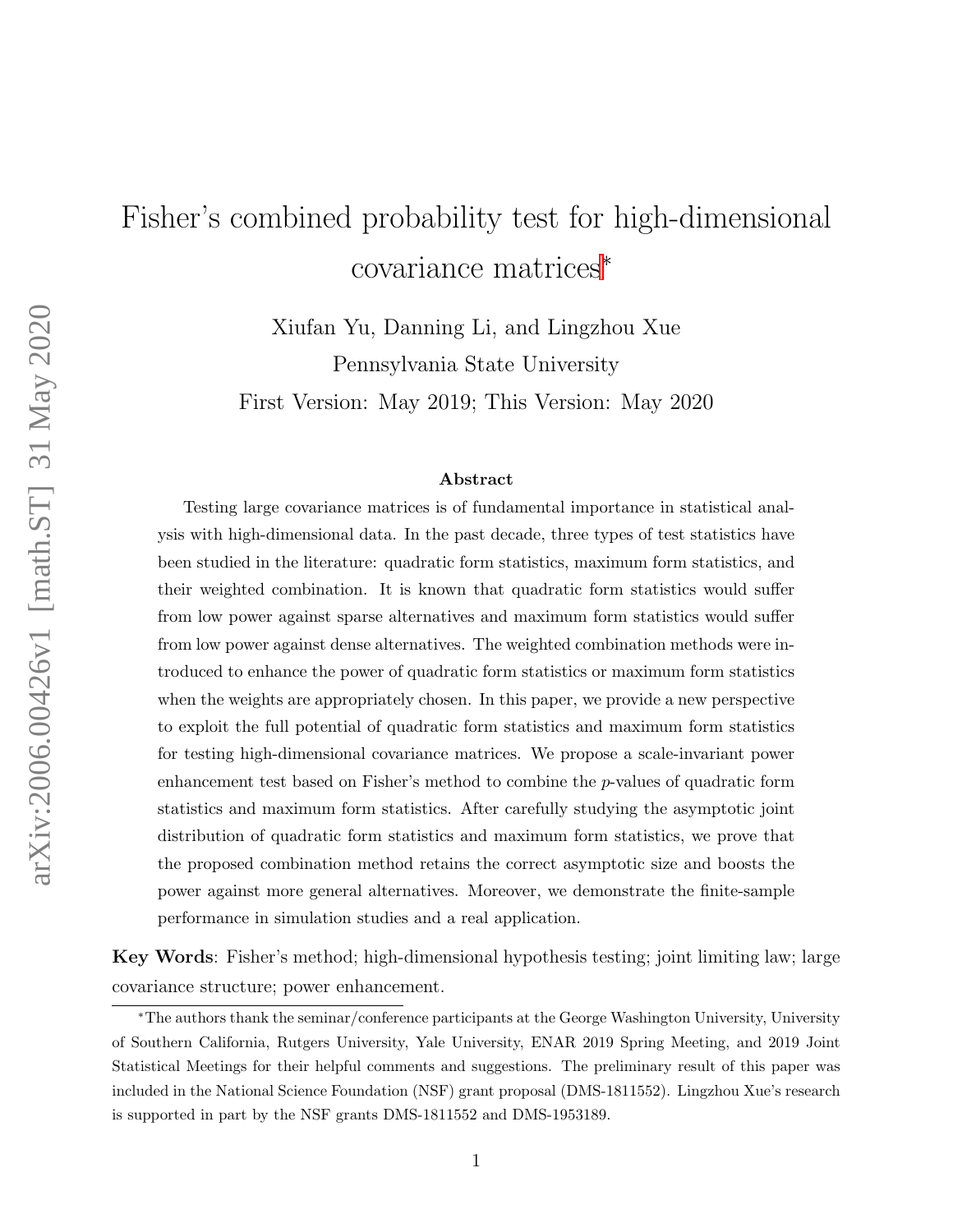# 1 Introduction

Hypothesis testing on large covariance matrices has received considerable attention in the past decade. The covariance matrices not only have the fundamental importance in multivariate statistics such as discriminant analysis, principal component analysis, and clustering [\(Anderson, 2003\)](#page-20-0), but also play a vital role in various research topics in biological science, finance, operations research including portfolio allocation [\(Goldfarb and Iyengar,](#page-21-0) [2003\)](#page-21-0), gene-set testing [\(Chen and Qin, 2010\)](#page-20-1), and gene-set clustering [\(Chang et al., 2017\)](#page-20-2).

Let  $X$  and  $Y$  represent two independent p-dimensional random vectors with covariance matrices  $\Sigma_1$  and  $\Sigma_2$  respectively. We are interested in testing whether these two covariance matrices are equal, that is,  $H_0$ :  $\Sigma_1 = \Sigma_2$ . This test is well studied in the classical setting where the dimension is fixed and the sample size diverges [\(Anderson, 2003\)](#page-20-0). For instance, the likelihood ratio test was shown to enjoy the optimality under mild conditions [\(Sugiura](#page-23-0) [and Nagao, 1968;](#page-23-0) [Perlman, 1980\)](#page-22-0). However, the likelihood function is not well-defined due to the singular sample covariance matrix in the high-dimensional setting where the dimension is no longer fixed but diverges at a possibly faster rate than the sample size.

Over the past decade, statisticians have made a lot of efforts to tackle the challenges in the high-dimensional setting and proposed three different types of statistics for testing large covariance matrices. Firstly, quadratic form statistics were studied to test against the dense alternatives, which can be written in terms of the Frobenius norm of  $\Sigma_1 - \Sigma_2$  with many small differences between two covariance matrices. When the dimension is on the same order of the sample size, [Schott](#page-22-1) [\(2007\)](#page-22-1) proposed a test statistic based on the sum of squared differences between two sample covariance matrices, and [Srivastava and Yanagihara](#page-23-1) [\(2010\)](#page-23-1) used a consistent estimator of  $tr(\Sigma_1^2)$  $\frac{2}{1})/\left[\text{tr}(\boldsymbol{\Sigma}_1)\right]^2-\text{tr}(\boldsymbol{\Sigma}_2^2)$  $\binom{2}{2}$  [tr( $\Sigma_2$ )]<sup>2</sup> to construct a new test statistic. [Li and Chen](#page-22-2) [\(2012\)](#page-22-2) introduced an unbiased estimator of the Frobenius norm of  $\Sigma_1 - \Sigma_2$  to allow for the ultra-high dimensionality that the dimension grows much faster than the sample size. Recently, [He et al.](#page-21-1) [\(2020\)](#page-21-1) proposed the adaptive testing to combine the finite-order U-statistics that includes the variants of quadratic form statistics. Secondly, maximum form statistics were explored to account for the sparse alternatives with only a few large differences between two covariance matrices, which can be written in terms of the entry-wise maximum norm of  $\Sigma_1 - \Sigma_2$ . [Cai et al.](#page-20-3) [\(2013\)](#page-20-3) studied the maximal standardized differences between two sample covariance matrices to test against the sparse alternative, and [Chang et al.](#page-20-2) [\(2017\)](#page-20-2) proposed a perturbed-based maximum test using a data-driven approach to determine the rejection region. Thirdly, [Li and Xue](#page-21-2) [\(2015\)](#page-21-2), [Yang and Pan](#page-23-2) [\(2017\)](#page-23-2) and [Li](#page-21-3) [et al.](#page-21-3) [\(2018\)](#page-21-3) used a weighted combination of quadratic form statistics and maximum form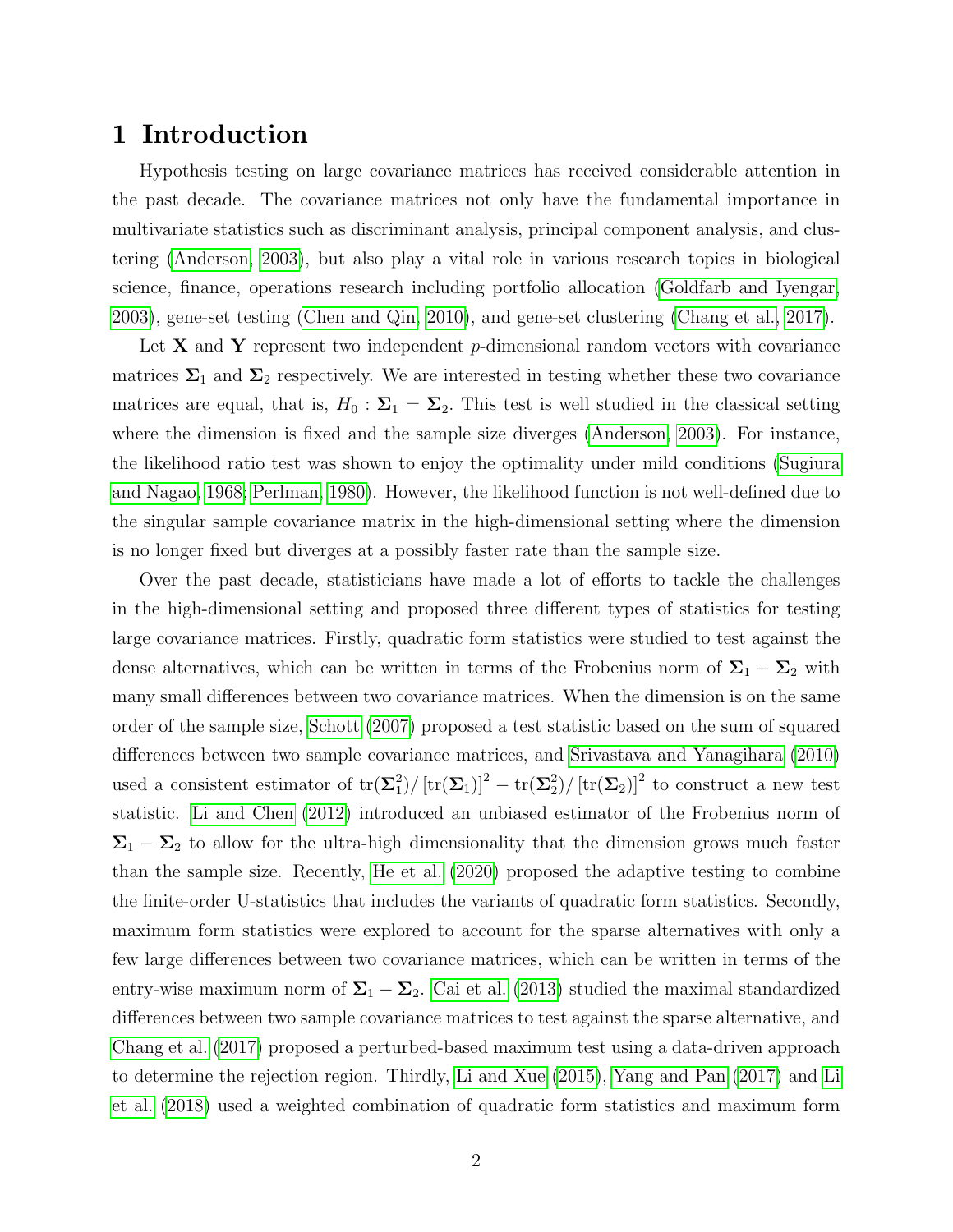statistics to test against the dense or sparse alternatives, which shares the similar philosophy with the power enhancement method [\(Fan et al., 2015\)](#page-21-4) for testing cross-sectional dependence.

Similar to these weighted combination tests, we are motivated by combining the strengths of quadratic form statistics and maximum form statistics to boost the power against the dense or sparse alternatives. It is also of great importance to combine the power of these two different statistics in real-world applications such as financial studies and genetic association studies. For instance, the anomalies in financial markets may come from the mispricing of a few assets or a systematic market mispricing [\(Fan et al., 2015\)](#page-21-4), and the phenotype may be affected by a few causal variants or a large number of mutants [\(Liu et al., 2019\)](#page-22-3).

It is worth pointing out that these weighted combination tests critically depend on the proper choice of weights to combine two different types of test statistics. There may exist a non-negligible discrepancy on the different magnitudes between quadratic form statistics and maximum form statistics in practice, which makes the choice of weights a very challenging task. As a promising alternative to [Fan et al.](#page-21-4) [\(2015\)](#page-21-4), [Li and Xue](#page-21-2) [\(2015\)](#page-21-2), [Yang and Pan](#page-23-2) [\(2017\)](#page-23-2) and [Li et al.](#page-21-3) [\(2018\)](#page-21-3), we provide a new perspective to exploit the full potential of quadratic form statistics and maximum form statistics for testing high-dimensional covariance matrices.

We propose a scale-invariant power enhancement test based on Fisher's method [\(Fisher,](#page-21-5) [1925\)](#page-21-5) to combine the p-values of quadratic form statistics and maximum form statistics. To study the asymptotic property, we need to solve several non-trivial challenges in the theoretical analysis and then derive the asymptotic joint distribution of quadratic form statistics and maximum form statistics under the null hypothesis. We prove that the asymptotic null distribution of the proposed combination test statistic does not depend on the unknown parameters. More specifically, the proposed statistic follows a chi-squared distribution with 4 degrees of freedom asymptotically under the null hypothesis. We also show the consistent asymptotic power against the union of dense alternatives and sparse alternatives, which is more general than the designated alternative in the weighted combination test. It is worth pointing out that Fisher's method achieves the asymptotic optimality with respect to Bahadur relative efficiency. Moreover, we demonstrate the numerical properties in simulation studies and a real application to gene-set testing [\(Dudoit et al., 2008;](#page-20-4) [Ritchie et al., 2015\)](#page-22-4). In the real application, the proposed test can detect the important gene-sets more effectively, and our findings are supported by biological evidences.

In recent literature, [Liu and Xie](#page-22-5)  $(2019)$  proposed the Cauchy combination of p-values for testing high-dimensional mean vectors, and [He et al.](#page-21-1) [\(2020\)](#page-21-1) proved the joint normal limiting distribution of finite-order U-statistics with an identity covariance matrix and used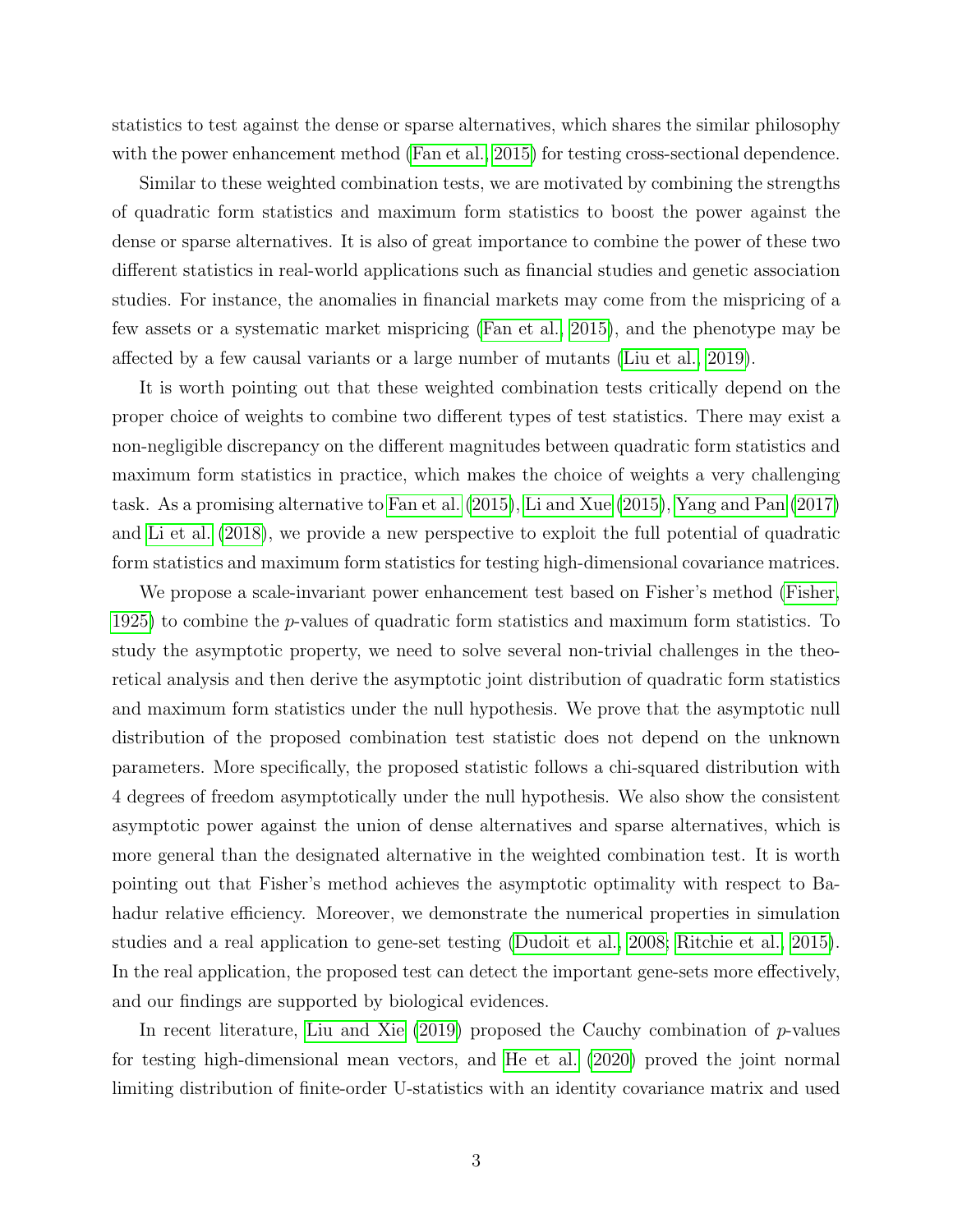the minimum combination of their  $p$ -values. The methods and theories of [Liu and Xie](#page-22-5) [\(2019\)](#page-22-5) and [He et al.](#page-21-1) [\(2020\)](#page-21-1) do not apply to the more challenging setting for testing twosample high-dimensional covariance matrices. Specifically, [Li and Xue](#page-21-2) [\(2015\)](#page-21-2) and [He et al.](#page-21-1) [\(2020\)](#page-21-1) considered the one-sample test for large covariance matrices that  $H_0 : \Sigma = I$  under the restricted complete independence assumption among entries of X, and [Li et al.](#page-21-3) [\(2018\)](#page-21-3) studied the one-sample test that  $H_0: \Sigma$  is a banded matrix under the Gaussian assumption. [Li and](#page-21-2) [Xue](#page-21-2) [\(2015\)](#page-21-2), [Li et al.](#page-21-3) [\(2018\)](#page-21-3), and [He et al.](#page-21-1) [\(2020\)](#page-21-1) studied the one-sample covariance test and did not prove the asymptotic independence result for testing two-sample covariance matrices. However, it is significantly more challenging to deal with the complicated dependence in the two-sample tests for large covariance matrices. To the best of our knowledge, our work presents the first proof of the asymptotic independence result of quadratic form statistics and maximum form statistics for testing two-sample covariance matrices, which provides the essential theoretical guarantee for Fisher's method to combine their p-values.

In the theoretical analysis, we use a non-trivial decorrelation technique to address the complex nonlinear dependence in high dimensional covariances. Recently, [Shi et al.](#page-22-6) [\(2019\)](#page-22-6) used the decorrelation to study the linear hypothesis testing for high-dimensional generalized linear models. But the nonlinear dependence in the two-sample covariance testing is much more challenging than the linear hypothesis testing. Moreover, we develop a new concentration inequality for two-sample degenerate U-statistics of high-dimensional data, which makes a separate contribution to the literature. This result is an extension of the concentration inequality for one-sample degenerate U-statistics [\(Arcones and Gine, 1993\)](#page-20-5).

The rest of this paper is organized as follows. After presenting the preliminaries in Section 2, we introduce the Fisher's method for testing two-sample large covariance matrices in Section 3. Section 4 studies the asymptotic size and asymptotic power, and Section 5 demonstrates the numerical properties in simulation studies. Section 6 evaluates the proposed test in an empirical study on testing gene-sets. Section 7 includes the concluding remarks. The technical details are presented in the supplementary note.

## 2 Preliminaries

Let **X** and **Y** be *p*-dimensional random vectors with covariance matrices  $\Sigma_1 = (\sigma_{ij1})_{p \times p}$ and  $\Sigma_2 = (\sigma_{ij2})_{p \times p}$  respectively. Without loss of generality, we assume both X and Y have zero means. Let  $\{X_1, \dots, X_{n_1}\}\$ be independently and identically distributed  $(i.i.d.)$ random samples of **X**, and  $\{Y_1, \dots, Y_{n_2}\}\$ be *i.i.d.* samples of **Y** that are independent of  ${\bf \{X_1, \cdots, X_{n_1}\}.$  The problem of interest is to test whether two covariance matrices are equal,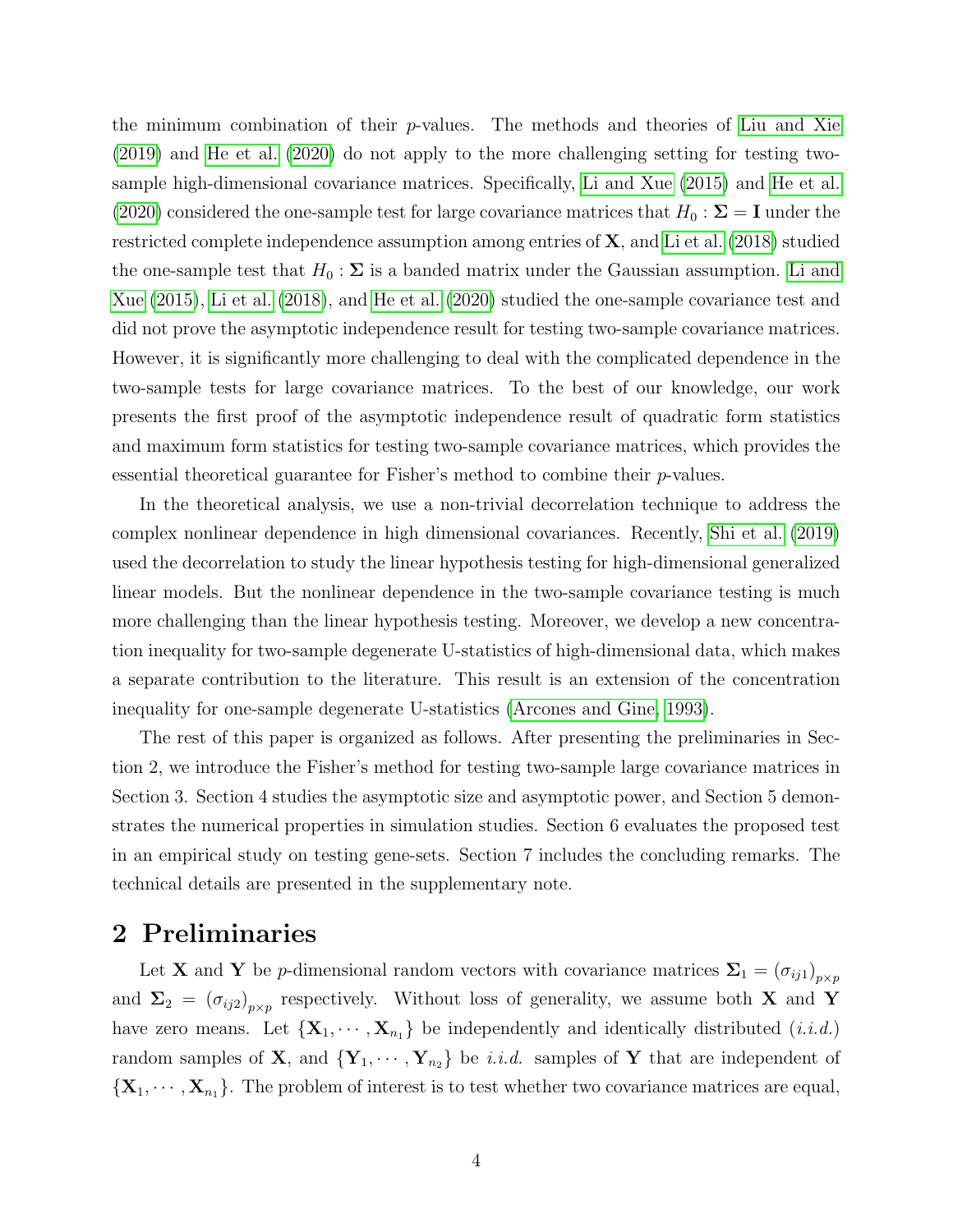$$
H_0: \Sigma_1 = \Sigma_2. \tag{2.1}
$$

<span id="page-4-0"></span>We first revisit the quadratic form statistic [\(Li and Chen, 2012\)](#page-22-2) to test against the dense alternative and the maximum form statistic [\(Cai et al., 2013\)](#page-20-3) to test against the sparse alternative. The dense alternative can be written in terms of the Frobenius norm of  $\Sigma_1 - \Sigma_2$ and the sparse alternative can be written using the entry-wise maximum norm of  $\Sigma_1 - \Sigma_2$ .

[Li and Chen](#page-22-2) [\(2012\)](#page-22-2) proposed a quadratic-form test after reformulating the null hypothesis [\(2.1\)](#page-4-0) into its equivalent form based on the squared Frobenius norm of  $\Sigma_1 - \Sigma_2$ , that is,

$$
H_0: \|\Sigma_1 - \Sigma_2\|_F^2 = 0.
$$

To construct the test statistic, given the simple fact that

$$
\|\Sigma_1-\Sigma_2\|_F^2=\text{tr}\{(\Sigma_1-\Sigma_2)^2\}=\text{tr}(\Sigma_1^2)+\text{tr}(\Sigma_2^2)-2\text{tr}(\Sigma_1\Sigma_2),
$$

[Li and Chen](#page-22-2) [\(2012\)](#page-22-2) proposed a test statistic  $T_{n_1,n_2}$  in the form of linear combination of unbiased estimators for each term, specifically,

$$
T_{n_1,n_2} = A_{n_1} + B_{n_2} - 2C_{n_1,n_2},\tag{2.2}
$$

where  $A_{n_1}$ ,  $B_{n_2}$  and  $C_{n_1,n_2}$  are the unbiased estimators under  $H_0$  for  $\text{tr}(\Sigma_1^2)$  $_{1}^{2}$ ),  $\text{tr}(\mathbf{\Sigma}_{2}^{2})$  $_{2}^{2})$  and  $\text{tr}(\mathbf{\Sigma}_1 \mathbf{\Sigma}_2)$  respectively. Then, the expected value of  $T_{n_1,n_2}$  is zero under the null hypothesis. For details about  $A_{n_1}, B_{n_2}$  and  $C_{n_1,n_2}$ , please refer to Section 2 of [Li and Chen](#page-22-2) [\(2012\)](#page-22-2). [Li and](#page-22-2) [Chen](#page-22-2) [\(2012\)](#page-22-2) proved that the asymptotic distribution of  $T_{n_1,n_2}$  is a normal distribution. Let  $z_{\alpha}$  be the upper  $\alpha$  quantile of the standard normal distribution, and  $\hat{\sigma}_{0,n_1,n_2}$  is a consistent estimator of the leading term  $\sigma_{0,n_1,n_2}$  in the standard deviation of  $T_{n_1,n_2}$  under  $H_0$ . Hence, [Li and Chen](#page-22-2) [\(2012\)](#page-22-2) rejects the null hypothesis at the significance level  $\alpha$  if

$$
T_{n_1,n_2} \ge \widehat{\sigma}_{0,n_1,n_2} z_\alpha. \tag{2.3}
$$

As an alternative to the quadratic form statistic [\(Li and Chen, 2012\)](#page-22-2), [Cai et al.](#page-20-3) [\(2013\)](#page-20-3) studied the null hypothesis [\(2.1\)](#page-4-0) in terms of the maximal absolute difference of two covariance matrices, i.e.,

$$
H_0: \max_{1 \le i \le j \le p} |\sigma_{ij1} - \sigma_{ij2}| = 0.
$$

[Cai et al.](#page-20-3) [\(2013\)](#page-20-3) proposed a maximum test statistic  $M_{n_1,n_2}$  based on the maximum of stan-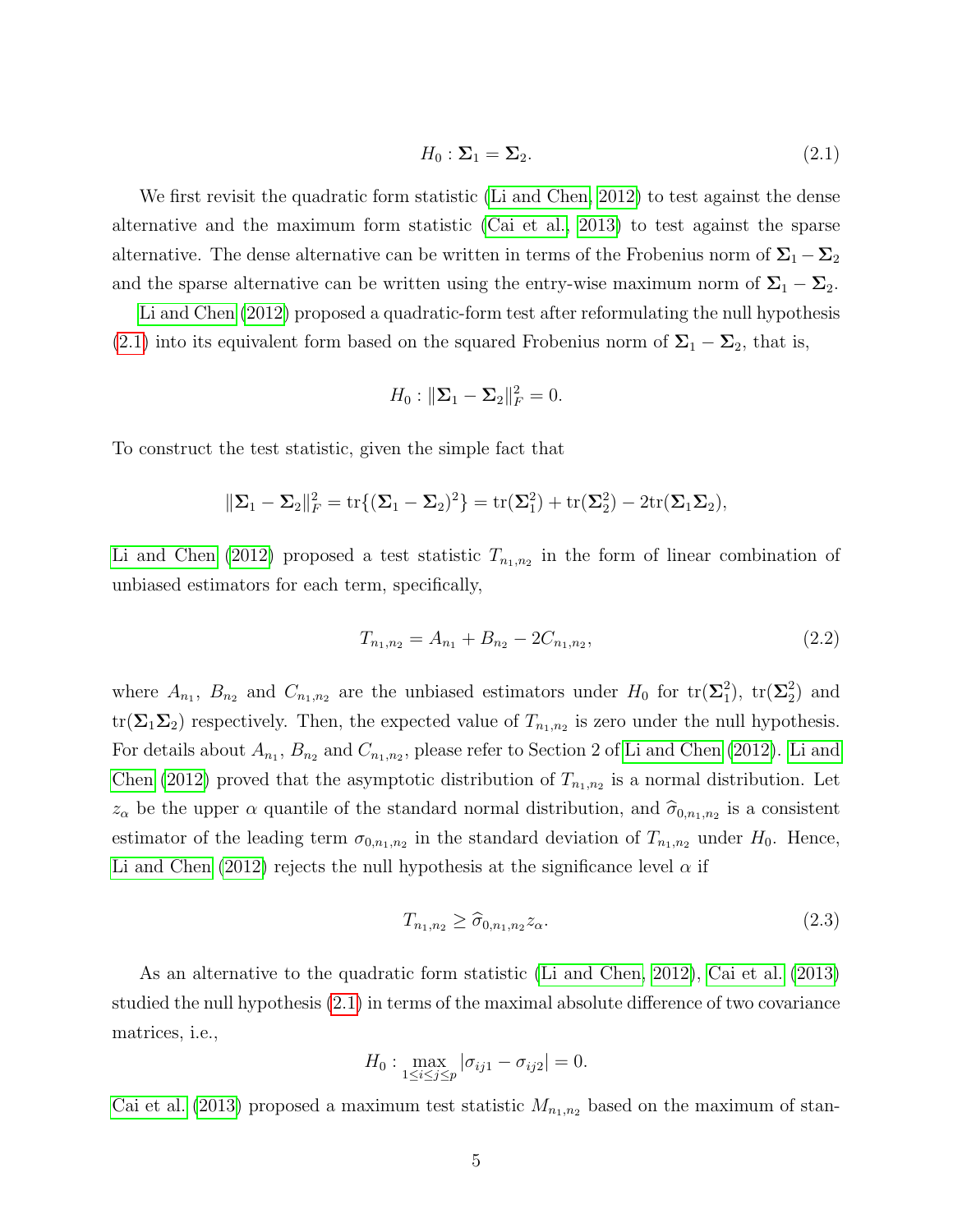dardized differences between  $\hat{\sigma}_{ij1}$ 's and  $\hat{\sigma}_{ij2}$ 's. The maximum form statistic is written as

$$
M_{n_1,n_2} = \max_{1 \le i \le j \le p} \frac{(\hat{\sigma}_{ij1} - \hat{\sigma}_{ij2})^2}{\hat{\theta}_{ij1}/n_1 + \hat{\theta}_{ij2}/n_2},
$$
\n(2.4)

where the denominator  $\hat{\theta}_{ij1}/n_1 + \hat{\theta}_{ij1}/n_2$  estimates the variance of  $\hat{\sigma}_{ij1} - \hat{\sigma}_{ij2}$  to account for the heteroscedasticity of  $\hat{\sigma}_{ij1}$ 's and  $\hat{\sigma}_{ij2}$ 's among different entries. [Cai et al.](#page-20-3) [\(2013\)](#page-20-3) proved that the asymptotic null distribution of  $M_{n_1,n_2}$  is a Type I extreme value distribution (also known as the Gumbel distribution). Thus, [Cai et al.](#page-20-3) [\(2013\)](#page-20-3) rejects the null hypothesis at a significance level  $\alpha$  if

$$
M_{n_1,n_2} \ge q_\alpha + 4\log p - \log \log p,\tag{2.5}
$$

where  $q_{\alpha}$  is the upper  $\alpha$  quantile of the Gumbel distribution.

# 3 Fisher's Combined Probability Test

[Li and Chen](#page-22-2) [\(2012\)](#page-22-2) and [Cai et al.](#page-20-3) [\(2013\)](#page-20-3) have their respective power for testing highdimensional covariance matrices. The quadratic form statistic  $T_{n_1,n_2}$  is powerful against the dense alternative, where the difference between  $\Sigma_1$  and  $\Sigma_2$  under the squared Frobenius norm is no smaller than the order of  $\text{tr}(\Sigma_1^2)$  $t_1^2)/n_1+\text{tr}(\mathbf{\Sigma}_2^2)$  $\binom{2}{2}/n_2$ . The maximum form statistic  $M_{n_1,n_2}$  is powerful against the sparse alternative, where at least one entry of  $\Sigma_1 - \Sigma_2$  has the magnitude larger than the order of  $\sqrt{\log p/n}$ . However,  $T_{n_1,n_2}$  performs poorly against the sparse alternative and  $M_{n_1,n_2}$  performs poorly against the dense alternative. More details will be presented in Subsection [4.3](#page-11-0) and Section [5.](#page-12-0)

[Fan et al.](#page-21-4) [\(2015\)](#page-21-4), [Li and Xue](#page-21-2) [\(2015\)](#page-21-2), [Yang and Pan](#page-23-2) [\(2017\)](#page-23-2) and [Li et al.](#page-21-3) [\(2018\)](#page-21-3) studied the weighted combination  $J = J_0 + J_1$  to achieve the power enhancement, where  $J_0$  is built on the extreme value form statistic and  $J_1$  is constructed from the asymptotically pivotal statistic. It is worth pointing out that, with the proper weighted combination, J enjoys the so-called power enhancement principles [\(Fan et al., 2015\)](#page-21-4): (i) J is at least as powerful as  $J_1$ , (ii) the size distortion due to the addition of  $J_0$  is asymptotically negligible, and (iii) power is improved under the designated alternatives. For testing large covariance matrices, [Yang and](#page-23-2) [Pan](#page-23-2) [\(2017\)](#page-23-2) proposed  $J_1 = (1 - (s_p + \xi_1)^{-1})M_n$  and  $J_0 = n^{\frac{1}{s_p + \xi_1} + \frac{1}{\xi_2}} \cdot \max_{1 \le i, j \le p} (\hat{\sigma}_{ij1} - \hat{\sigma}_{ij2})^2$ , where  $M_n$  is a macro-statistic which performs well against the dense alternative, and  $s_p$  is the number of distinct entries in two covariance matrices. Note that the quantities  $\xi_1$  and  $\xi_2$  are carefully chosen such that  $J_0 \to 0$  under  $H_0$ .

As a promising alternative, we propose a scale-invariant combination procedure based on Fisher's method [\(Fisher, 1925\)](#page-21-5) to combine both strengths of  $T_{n_1,n_2}$  and  $M_{n_1,n_2}$ . Let  $\Phi(\cdot)$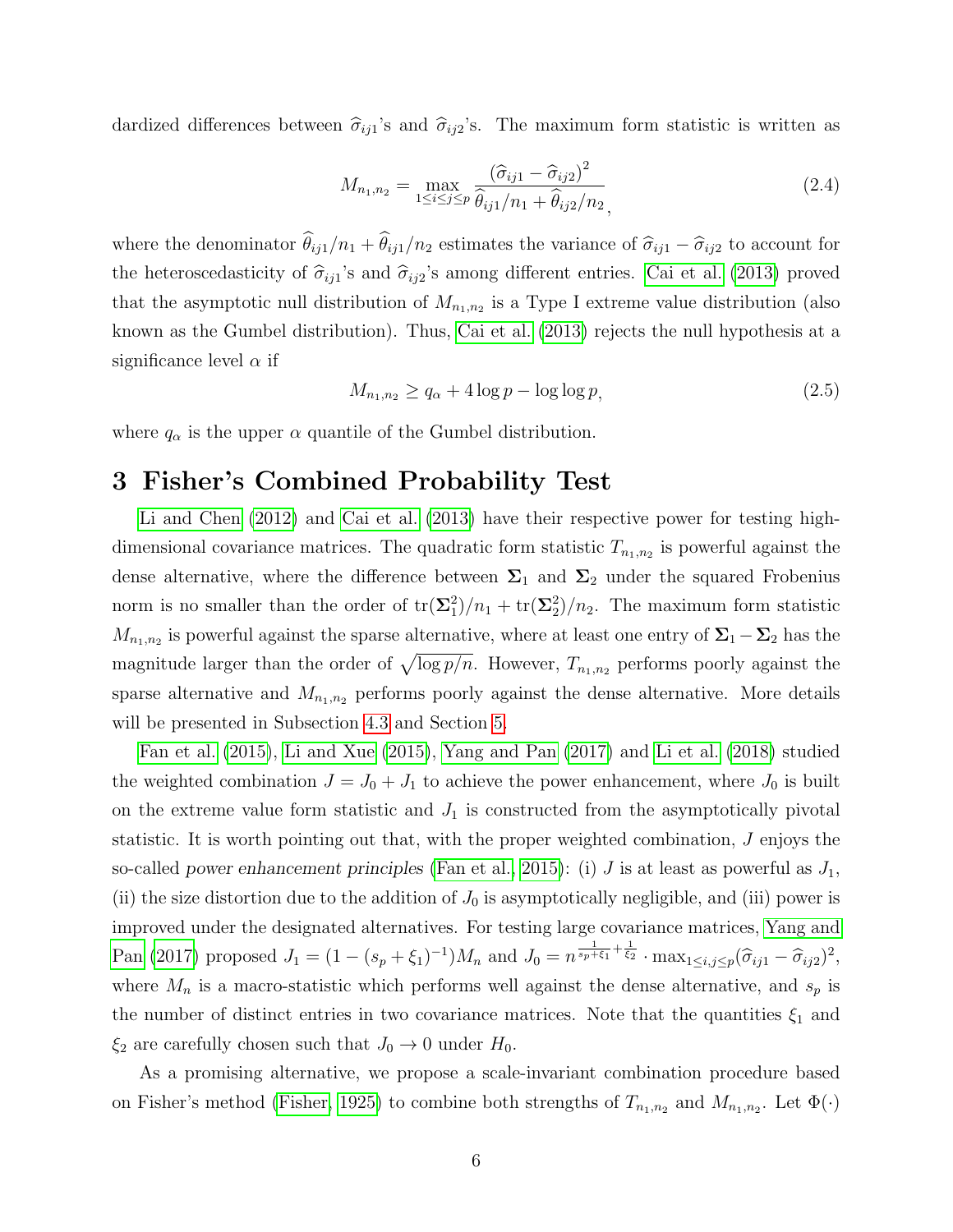be the cumulative distribution function of  $N(0, 1)$  and  $G(x) = \exp \left(-\frac{1}{\sqrt{2}}\right)$  $rac{1}{8\pi}$  exp  $\left(-\frac{x}{2}\right)$  $\left(\frac{x}{2}\right)$  be the cumulative distribution function of the Gumbel distribution. More specifically, we combine the p-values of  $T_{n_1,n_2}$  and  $M_{n_1,n_2}$  after the negative natural logarithm transformation, that is,

$$
F_{n_1,n_2} = -2\log p_T - 2\log p_M,\tag{3.1}
$$

where

$$
p_T = 1 - \Phi(T_{n_1,n_2}/\hat{\sigma}_{0,n_1,n_2})
$$

and

$$
p_M = 1 - G(M_{n_1, n_2} - 4\log p + \log \log p)
$$

are the *p*-values associated with the test statistics  $T_{n_1,n_2}$  and  $M_{n_1,n_2}$ , respectively.

Let  $c_{\alpha}$  denote the upper  $\alpha$  quantile of a chi-squared distribution with 4 degrees of freedom (i.e.,  $\chi^2_4$ ). We reject the null hypothesis at the significance level  $\alpha$  if

$$
F_{n_1,n_2} \ge c_\alpha. \tag{3.2}
$$

Unlike the weighted statistic  $J = J_0 + J_1$ ,  $F_{n_1,n_2}$  does not need to estimate  $s_p$  or choose  $\xi_1$  and  $\xi_2$  to construct the proper weights, which may be non-trivial to deal with in practice. The inappropriate choice of  $s_p$ ,  $\xi_1$  and  $\xi_2$  may lead to the size distortion or loss of power. In contrast,  $F_{n_1,n_2}$  is scale-invariant as the p-values always take values between 0 and 1, and the asymptotic null distribution of  $F_{n_1,n_2}$  (i.e.,  $\chi^2$ ) does not depend on any hyper-parameters. As we will show in Section [4.3,](#page-11-0)  $F_{n_1,n_2}$  achieves the desired nominal significance level asymptotically while boosting the power against either sparse or dense alternatives. Moreover, Fisher's method achieves the asymptotic optimality with respect to Bahadur relative efficiency [\(Littell and Folks, 1971,](#page-22-7) [1973\)](#page-22-8).

**Remark 3.1.** The idea of combining *p*-values has been widely used as an important technique for data fusion or meta analysis [\(Hedges and Olkin, 2014\)](#page-21-6). Recently, the Cauchy combination of p-values was used for testing high-dimensional mean vectors in [\(Liu and Xie,](#page-22-5) [2019\)](#page-22-5), and the minimum combination of  $p$ -values from the finite-order U-statistics was used for testing two-sample high-dimensional covariance matrices in [\(He et al., 2020\)](#page-21-1). However, neither [Liu and Xie](#page-22-5) [\(2019\)](#page-22-5) nor [He et al.](#page-21-1) [\(2020\)](#page-21-1) studied the combination of p-values of  $T_{n_1,n_2}$ and  $M_{n_1,n_2}$ , and it is fundamentally challenging to study the asymptotic joint distribution of  $T_{n_1,n_2}$  and  $M_{n_1,n_2}$ . We will solve this open problem in Subsection 4.2.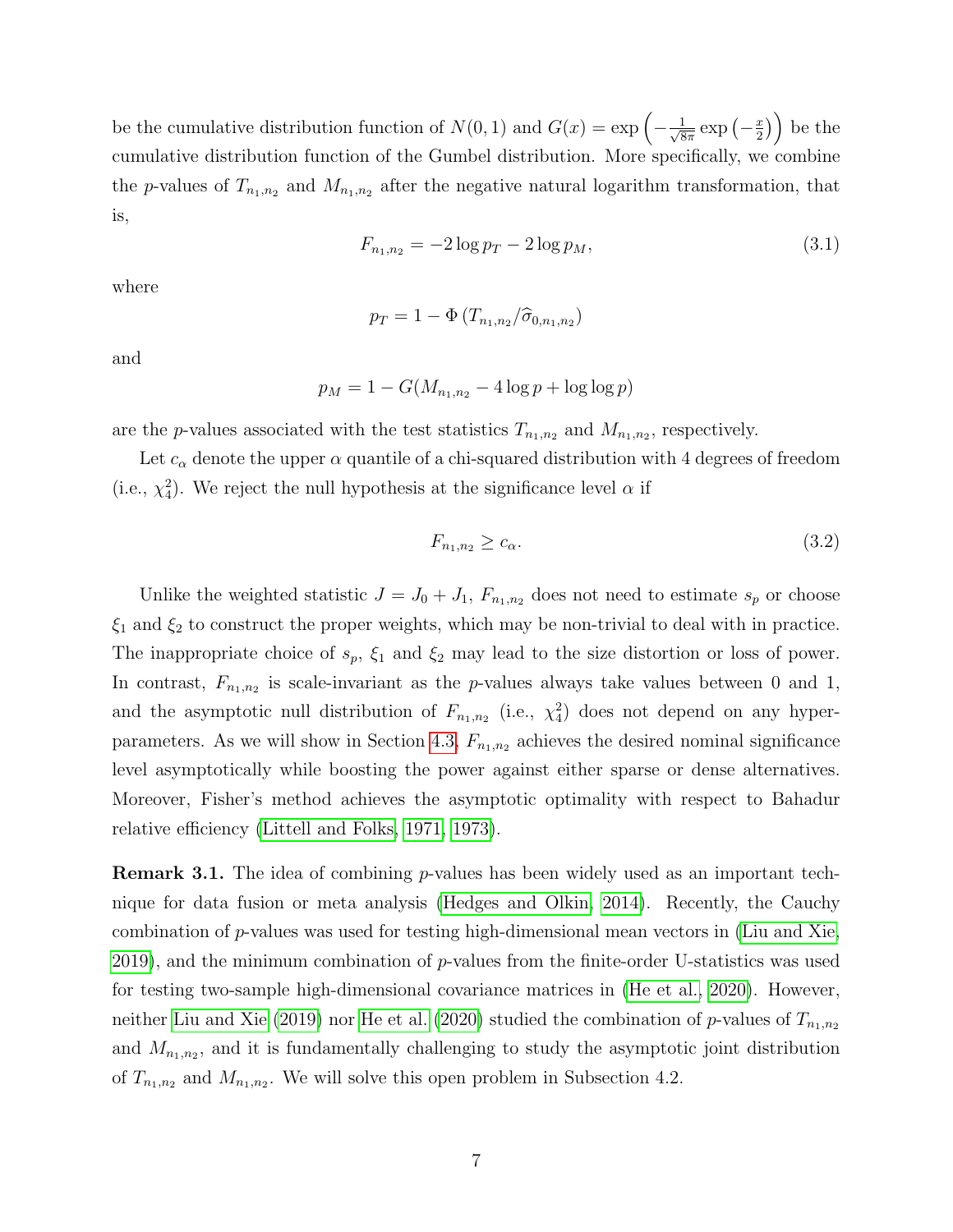# 4 Asymptotic Properties

This section presents the asymptotic properties of our proposed Fisher's combined probability test  $F_{n_1,n_2}$ . Section [4.1](#page-7-0) presents the assumptions. Section [4.2](#page-8-0) studies the joint limiting distribution of two test statistics  $M_{n_1,n_2}$  and  $T_{n_1,n_2}$  under the null hypothesis. Section [4.3](#page-11-0) proves the correct asymptotic size and consistent asymptotic power of our proposed method.

#### <span id="page-7-0"></span>4.1 Assumptions

We define some useful notations. For any matrix  $\mathbf{A}$ , let  $\lambda_i(\mathbf{A})$  be the *i*-th largest eigenvalue of **A**. For any set A, card(A) represents the cardinality of A. For  $0 < r < 1$ , let

$$
\mathcal{V}_i(r) = \left\{ 1 \le j \le p : \frac{|\sigma_{ij1}|}{\sqrt{\sigma_{ii1}\sigma_{jj2}}} \ge r \text{ or } \frac{|\sigma_{ij2}|}{\sqrt{\sigma_{ii2}\sigma_{jj2}}} \ge r \right\}
$$

be the set of indices j such that  $X_j$  (or  $Y_j$ ) is highly correlated (whose correlation  $> r$ ) with  $X_i$  (or  $Y_i$ ) for a given  $i \in \{1, \ldots, p\}$ . And for any  $\alpha > 0$ , let

$$
s_i(\alpha) = \text{card}(\mathcal{V}_i((\log p)^{-1-\alpha})), \ i = 1, \cdots, p
$$

denote the number of indices j in the set  $\mathcal{V}_i((\log p)^{-1-\alpha})$ . Moreover, define

$$
\mathcal{W}(r) = \{1 \le i \le p : \mathcal{V}_i(r) \neq \varnothing\}
$$

such that,  $\forall i \in \mathcal{W}(r)$ ,  $X_i$  (or  $Y_i$ ) is highly correlated with some other variable of **X** (or **Y**).

Throughout the rest of this section, we assume that  $X$  and  $Y$  are both Gaussian random vectors. The Gaussian assumption facilitates the use of a new decorrelation technique to address the complex nonlinear dependence in high dimensional covariances in the theoretical analysis of the proposed scale-invariant combination test.

Remark 4.1. [Li and Xue](#page-21-2) [\(2015\)](#page-21-2), [Li et al.](#page-21-3) [\(2018\)](#page-21-3) and [He et al.](#page-21-1) [\(2020\)](#page-21-1) studied the asymptotic joint distribution of the maximum test statistic and the quadratic test statistic for onesample covariance test under the Gaussian assumption or restricted complete independence assumption. Please see the first paragraph of Section 2 in [Li and Xue](#page-21-2) [\(2015\)](#page-21-2), the first paragraph of Section 2 in [Li et al.](#page-21-3) [\(2018\)](#page-21-3), and Condition 2.3 in [He et al.](#page-21-1) [\(2020\)](#page-21-1) for more details. However, the nonlinear dependence in two-sample covariance test is fundamentally more challenging than the dependence in the one-sample covariance test.

<span id="page-7-1"></span>**Assumption 1.** As  $\min\{n_1, n_2\} \to \infty$  and  $p \to \infty$ ,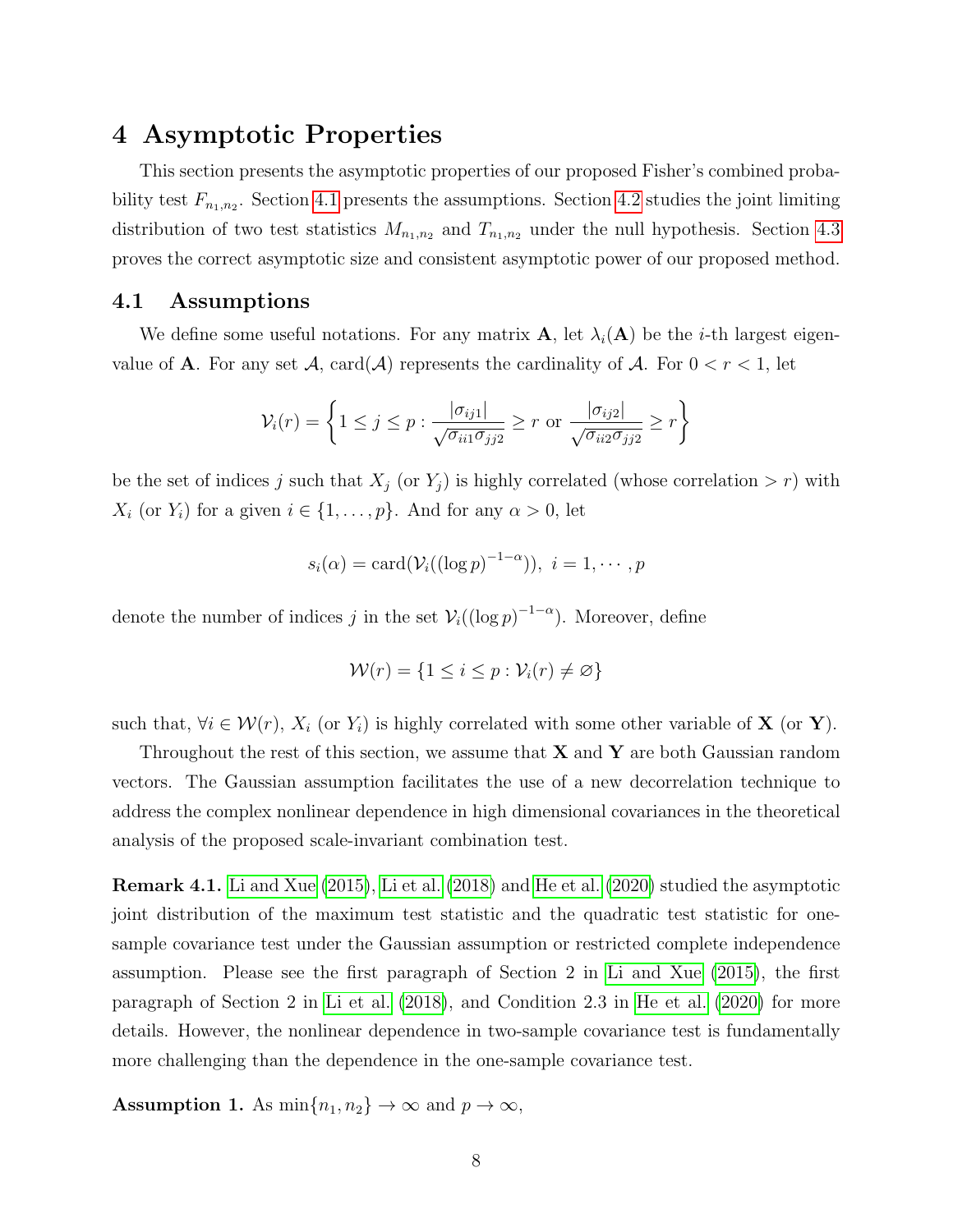- (i)  $n_1/(n_1 + n_2) \rightarrow \gamma$ , for some constant  $\gamma \in (0, 1)$ .
- (ii)  $\sum_{i=1}^q \lambda_i^2(\Sigma_j) / \sum_{i=1}^p \lambda_i^2(\Sigma_j) \to 0$  for any integer  $q = O(\log p)$  and  $j = 1, 2$ .

**Remark 4.2.** Assumption [1](#page-7-1) is analogous to  $(A1)$  and  $(A2)$  in [Li and Chen](#page-22-2)  $(2012)$ , where the first condition is standard for two-sample asymptotic analysis, and the second one describes the extent of high dimensionality and the dependence which can be accommodated by the proposed tests. Sharing the spirit, Assumption [1](#page-7-1) does not impose explicit requirements on relationships between p and  $n_1, n_2$ , but rather requires a mild condition (ii) regarding the covariances, which can be satisfied if eigenvalues of two covariance matrices are bounded.

<span id="page-8-1"></span>**Assumption 2.** There exists a subset  $\Upsilon \subset \{1, 2, \dots, p\}$  with card  $(\Upsilon) = o(p)$  and some constant  $\alpha_0 > 0$ , such that for all  $\kappa > 0$ ,  $\max_{1 \leq i \leq p, i \notin \Upsilon} s_i(\alpha_0) = o(p^{\kappa})$ . In addition, there exists a constant  $0 < r_0 < 1$ , such that  $card(W(r_0)) = o(p)$ .

**Remark 4.3.** Assumption [2](#page-8-1) was introduced by [Cai et al.](#page-20-3) [\(2013\)](#page-20-3) such that  $\max_{1 \leq i \leq p, i \notin \Upsilon}$  $s_i(\alpha_0)$  and  $\mathcal{W}(r_0)$  are moderate for  $\alpha_0 > 0$  and  $0 < r_0 < 1$ . It is satisfied if the eigenvalues of covariance matrices are bounded from above and correlations are bounded away from  $\pm 1$ .

#### <span id="page-8-0"></span>4.2 Asymptotic Joint Distribution

Now, we present the joint limiting law for  $M_{n_1,n_2}$  and  $T_{n_1,n_2}$  under the null hypothesis.

<span id="page-8-2"></span>**Theorem [1](#page-7-1).** Suppose Assumptions 1 and [2](#page-8-1) hold, and  $\log p = o(n^{\frac{1}{5}})$  for  $n = n_1 + n_2$ , then under the null hypothesis  $H_0$ , for any  $x, t \in \mathbb{R}$ , we have

<span id="page-8-3"></span>
$$
P\left(\frac{T_{n_1,n_2}}{\hat{\sigma}_{0,n_1,n_2}} \le t, \ M_{n_1,n_2} - 4\log p + \log \log p \le x\right) \to \Phi(t) \cdot G(x) \tag{4.1}
$$

as  $n_1, n_2, p \to \infty$ , where  $G(x) = \exp \left(-\frac{1}{\sqrt{8}}\right)$  $\frac{1}{8\pi}$  exp  $\left(-\frac{x}{2}\right)$  $\left(\frac{x}{2}\right)$  is the cdf of Gumbel distribution, and  $\Phi(t)$  is the cdf of standard normal distribution.

Remark 4.4. Together with Theorems 1 and 2 from [Li and Chen](#page-22-2) [\(2012\)](#page-22-2) and Theorem 1 from [Cai et al.](#page-20-3) [\(2013\)](#page-20-3), Theorem [1](#page-8-2) implies that  $M_{n_1,n_2}$  and  $T_{n_1,n_2}$  are asymptotically independent.

In the sequel, we provide a high-level intuition to prove the asymptotic independence result [\(4.1\)](#page-8-3). First of all, it is worth mentioning that under Assumption [1,](#page-7-1) all the thirdmoment and fourth-moment terms in  $A_{n_1}$ ,  $B_{n_2}$  and  $C_{n_1,n_2}$  are of small order than the leading second-moment terms, which may be neglected when deriving the asymptotic normality.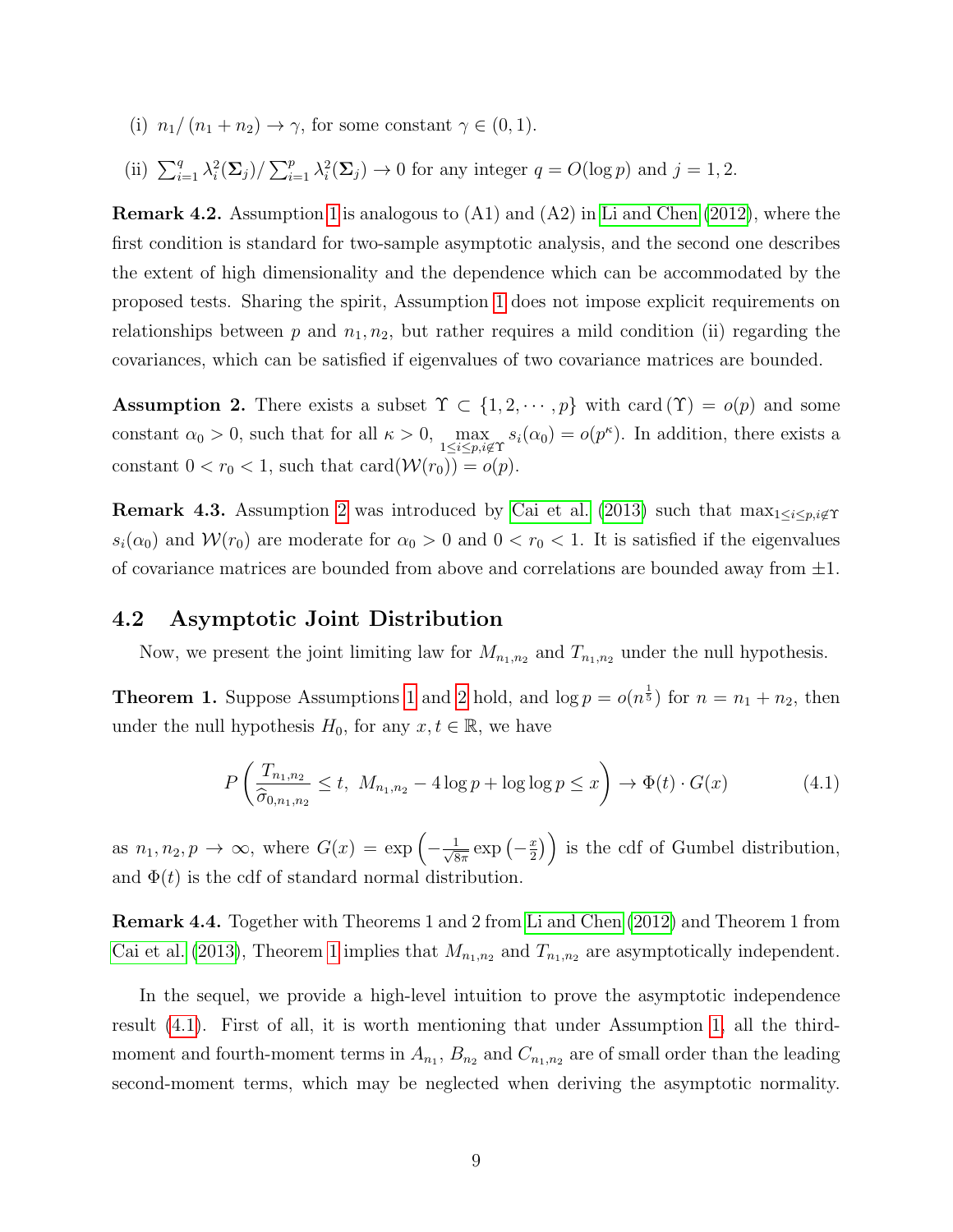Hence in theoretical analysis, we may consider the simplified statistic of  $T_{n_1,n_2}$  defined by

<span id="page-9-0"></span>
$$
\widetilde{T}_{n_1,n_2} = \frac{1}{n_1(n_1-1)} \sum_{u \neq v} \left( \mathbf{X}_u' \mathbf{X}_v \right)^2 + \frac{1}{n_2(n_2-1)} \sum_{u \neq v} \left( \mathbf{Y}_u' \mathbf{Y}_v \right)^2 - \frac{2}{n_1 n_2} \sum_u \sum_v \left( \mathbf{X}_u' \mathbf{Y}_v \right)^2 \tag{4.2}
$$

As pointed out by [Li and Chen](#page-22-2) [\(2012\)](#page-22-2),  $T_{n_1,n_2}$  and  $T_{n_1,n_2}$  shares the same asymptotic behavior.

Compared with the simple one-sample covariance test in [Li and Xue](#page-21-2) [\(2015\)](#page-21-2), [Li et al.](#page-21-3) [\(2018\)](#page-21-3), and [He et al.](#page-21-1) [\(2020\)](#page-21-1), it is significantly more difficult to analyze the asymptotic joint distribution given the complicated dependence in the two-sample tests for large covariance matrices. To address this challenge, we use a decorrelation technique to address the complex nonlinear dependence in high dimensional covariances. Specifically, we introduce a decorrelated statistic  $T_{n_1,n_2}^*$ . Under  $H_0: \Sigma_1 = \Sigma_2 = \Sigma$ , we may partition **X** and **Y** as follows:

$$
\mathbf{X}_{p\times 1} = \begin{pmatrix} \mathbf{X}^{(1)} \\ \mathbf{X}^{(2)} \end{pmatrix} \text{ and } \mathbf{Y}_{p\times 1} = \begin{pmatrix} \mathbf{Y}^{(1)} \\ \mathbf{Y}^{(2)} \end{pmatrix} \sim N_p \left( \begin{pmatrix} \mathbf{0}_{p-q} \\ \mathbf{0}_q \end{pmatrix}, \boldsymbol{\Sigma} = \begin{pmatrix} \boldsymbol{\Sigma}_{11} & \boldsymbol{\Sigma}_{12} \\ \boldsymbol{\Sigma}_{21} & \boldsymbol{\Sigma}_{22} \end{pmatrix} \right).
$$

where  $\mathbf{X}^{(1)}, \mathbf{Y}^{(1)} \in \mathbb{R}^{p-q}$ ,  $\mathbf{X}^{(2)}, \mathbf{Y}^{(2)} \in \mathbb{R}^q$  for integer q satisfying  $q = O(\log p)$ . Let  $\mathbf{Z}_1 =$  ${\bf X}^{(1)} - \Sigma_{12} \Sigma_{22}^{-1} {\bf X}^{(2)}, \, {\bf Z}_2 = {\bf X}^{(2)}, \, {\bf W}_1 = {\bf Y}^{(1)} - \Sigma_{12} \Sigma_{22}^{-1} {\bf Y}^{(2)}, \, {\bf W}_2 = {\bf Y}^{(2)}.$  It's easy to see that  $\mathbf{Z}_1$  is independent of  $\mathbf{Z}_2$ , and the same results hold for  $\mathbf{W}_1$  and  $\mathbf{W}_2$ . Back to the sample level, we have that  ${\bf Z}_{1u}\}_{u=1}^{n_1}$  and  ${\bf \{W}_{1v}\}_{v=1}^{n_2}$  i.i.d. follow  $N_{p-q}(0, \Sigma_{11} - \Sigma_{12}\Sigma_{22}^{-1}\Sigma_{21})$ . Following the pattern of  $T_{n_1,n_2}$  in [\(4.2\)](#page-9-0), we define

$$
T_{n_1,n_2}^* = \frac{1}{n_1(n_1-1)} \sum_{u \neq v} \left( \mathbf{Z}_{1u}' \mathbf{Z}_{1v} \right)^2 + \frac{1}{n_2(n_2-1)} \sum_{u \neq v} \left( \mathbf{W}_{1u}' \mathbf{W}_{1v} \right)^2 - \frac{2}{n_1 n_2} \sum_{u} \sum_{v} \left( \mathbf{Z}_{1u}' \mathbf{W}_{1v} \right)^2
$$
\n(4.3)

 ${\mathbf Z}_{1u}\}_{u=1}^{n_1}$  and  ${\mathbf W}_{1v}\}_{v=1}^{n_2}$  are regarded as a decorrelated version of  ${\mathbf X}_u\}_{u=1}^{n_1}$  and  ${\mathbf Y}_v\}_{v=1}^{n_2}$ , respectively.  $T_{n_1,n_2}^*$  is regarded as the  $T_{n_1,n_2}$  statistic derived from the decorrelated samples. The above deccorelation shares a similar philosophy with [\(Shi et al., 2019\)](#page-22-6). We should point out that [Shi et al.](#page-22-6) [\(2019\)](#page-22-6) used the decorrelation to study the linear hypothesis testing for high-dimensional generalized linear models, but the nonlinear dependence in the two-sample covariance testing is much more challenging than the linear hypothesis testing.

In what follows, we study the joint distribution of  $M_{n_1,n_2}$  and  $T_{n_1,n_2}$ . Let A denote the event associated with the maximum statistic  $M_{n_1,n_2}$ , and let B be the event corresponding to the quadratic statistic  $T_{n_1,n_2}$ . We use the simple but very helpful fact that  $A = \bigcup_i A_i$ . Then, we may rewrite the joint probability  $P(A \cap B)$  into the probability for a union of events, that is,  $P(A \cap B) = P((\cup_i A_i) \cap B)$ . In what follows, we give the proof sketch to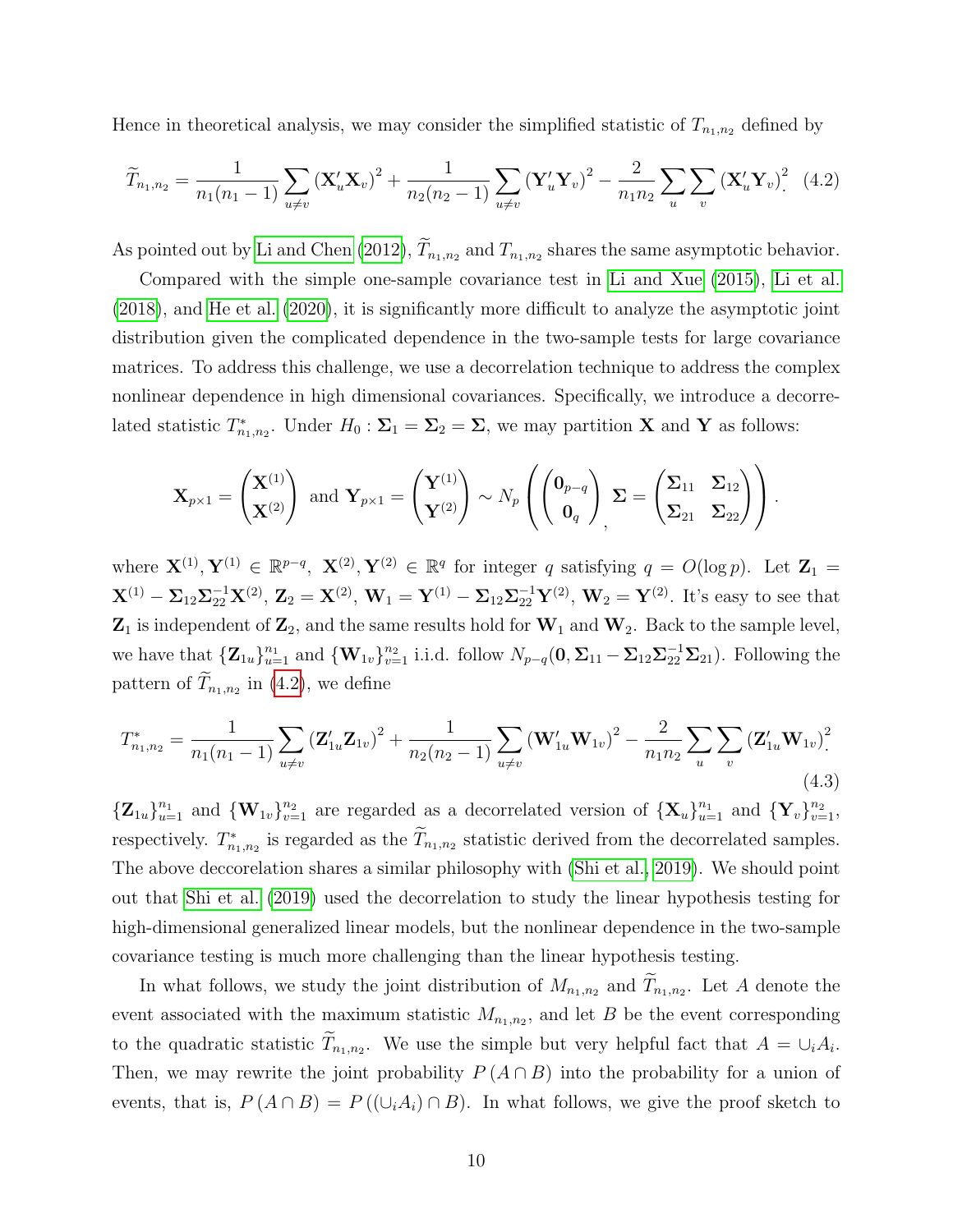derive the upper bound  $P(A \cap B) - P(A)P(B) \le o(1)$ . We begin with a union bound to obtain that  $P(\bigcup_i (A_i \cap B)) \leq \sum_i P(A_i \cap B)$ . In order to deal with the joint probability of  $A_i \cap B$ , we further decompose the quadratic statistic into two parts:  $T_{n_1,n_2}^*$  is independent of  $A_i$ , and the remaining term  $T_{n_1,n_2} - T_{n_1,n_2}^*$  is associated with  $A_i$ . Consequently, B can be written as  $B = B_i^c \cup B_i$ , in which  $B_i^c$  represents to the event corresponding to  $T_{n_1,n_2}^*$ . Therefore,  $\sum_i P(A_i \cap B) \leq \sum_i P(A_i \cap B_i^c) + \sum_i P(A_i \cap B_i) \leq \sum_i P(A_i)P(B_i^c) + \sum_i P(B_i)$ . Lemma [2](#page-10-0) suggests  $T_{n_1,n_2}^*$  is sufficiently close to  $T_{n_1,n_2}$  so that we have  $P(B_i^c) \approx P(B)$ ,  $\sum_i P(A_i) \to P(A)$  and  $\sum_i P(B_i) = o(1)$ . The lower bound  $o(1) \leq P(A \cap B) - P(A)P(B)$  can be similarly derived from the Bonferroni inequality. Therefore, we can prove the asymptotic independence given that  $|P(A \cap B) - P(A)P(B)| = o(1)$ .

In the following, we present three useful lemmas to prove [\(4.1\)](#page-8-3) in Theorem 1.

<span id="page-10-2"></span>**Lemma 1** (Asymptotic Normality). Under Assumption [1,](#page-7-1) as  $n_1, n_2, p \to \infty$ ,

$$
\frac{T_{n_1,n_2}^*}{2\left(n_1^{-1}+n_2^{-1}\right)\text{tr}\left(\Sigma^2\right)} \xrightarrow{d} N(0,1). \tag{4.4}
$$

<span id="page-10-0"></span>**Lemma 2** (Exponential Decay). Under Assumption [1,](#page-7-1) for any  $\epsilon > 0$ , there exists positive constants  $C, c$  that do not depend on  $p, n_1, n_2$ , such that

$$
P\left(\frac{\left|\widetilde{T}_{n_1,n_2} - T_{n_1,n_2}^*\right|}{2\left(n_1^{-1} + n_2^{-1}\right)\text{tr}\left(\Sigma^2\right)} \ge \epsilon\right) \le C \exp\{-c\epsilon n^{\beta}\},\tag{4.5}
$$

with  $1/5 < \beta < 1/3$ .

Remark 4.5. Lemma [2](#page-10-0) presents a new concentration inequality for two-sample degenerate U-statistics. It extends the well-known concentration inequality for one-sample degenerate U-statistics [\(Arcones and Gine, 1993\)](#page-20-5) and makes a separate contribution to the literature.

As a final step, Lemma [3](#page-10-1) derives the joint limiting distribution of the test statistic  $M_{n_1,n_2}$ and the simplified statistic  $T_{n_1,n_2}$ , which directly implies Theorem [1.](#page-8-2)

<span id="page-10-1"></span>Lemma 3. Under the same assumptions as in Theorem [1,](#page-8-2)

$$
P\left(\frac{\widetilde{T}_{n_1,n_2}}{\widehat{\sigma}_{0,n_1,n_2}} \le t, \ M_{n_1,n_2} - 4\log p + \log\log p \le x\right) \to \Phi(t) \cdot G(x) \tag{4.6}
$$

for any  $x, t \in \mathbb{R}$ , as  $n_1, n_2, p \to \infty$ .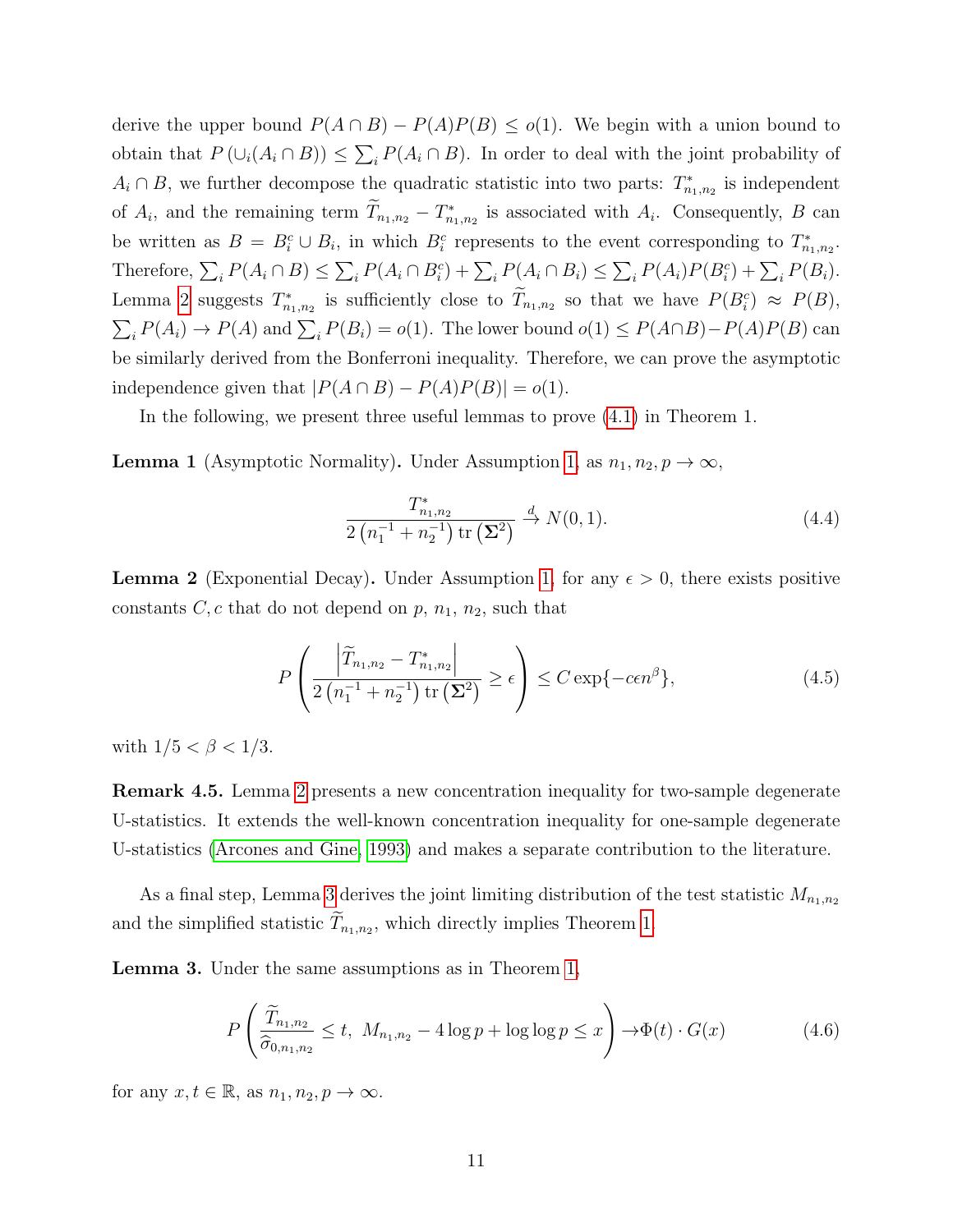Lemma [1](#page-10-2) shows that such decorrelation procedure does not affect the asymptotic behavior of the quadratic test statistic. Lemma [2](#page-10-0) depicts the tail behavior of the difference between  $\widetilde{T}_{n_1,n_2}$  and  $T^*_{n_1,n_2}$  with explicit decaying rate. Lemma [1](#page-10-2) and Lemma [2](#page-10-0) lay the foundation of replacing  $\tilde{T}_{n_1,n_2}$  with  $T_{n_1,n_2}^*$  in the theoretical analysis.

#### <span id="page-11-0"></span>4.3 Asymptotic Size and Power

Given the explicit joint distribution of  $M_{n_1,n_2}$  and  $T_{n_1,n_2}$ , we proceed to present the asymptotic properties of our proposed Fisher's test  $F_{n_1,n_2}$ . Recall that  $c_{\alpha}$  is the upper  $\alpha$ quantile of  $\chi^2_4$  distribution and  $F_{n_1,n_2} = -2\log(p_M) - 2\log(p_T)$  rejects  $H_0$  if  $F_{n_1,n_2}$  is as extreme as  $c_{\alpha}$ . On top of the asymptotic independence established in Section [4.2](#page-8-0) and by simple probability transformation, it's easy to obtain the null distribution of  $F_{n_1,n_2}$ , and therefore, the asymptotic size of the test. The results are formally presented in Theorem [2.](#page-11-1)

<span id="page-11-1"></span>Theorem 2 (Asymptotic Size). Under the same assumptions as in Theorem [1,](#page-8-2) the Fisher's test achieves accurate asymptotic size, that is, under the null hypothesis,

$$
P(F_{n_1,n_2} \ge c_\alpha) \to \alpha \quad \text{as } n_1, n_2, p \to \infty.
$$

Remark 4.6. Besides Fisher's method, the asymptotic independence result makes it feasible to combine p-values using other approaches such as Tippett's method [\(Tippett, 1931\)](#page-23-3), Stouffer's method [\(Stouffer et al., 1949\)](#page-23-4), and Cauchy combination [\(Liu and Xie, 2019\)](#page-22-5).

[Li and Chen](#page-22-2) [\(2012\)](#page-22-2) and [Cai et al.](#page-20-3) [\(2013\)](#page-20-3) provided power analysis of tests  $T_{n_1,n_2}$  and  $M_{n_1,n_2}$  over the dense alternative  $\mathcal{G}_d$  and the sparse alternative  $\mathcal{G}_s$  respectively.

$$
\mathcal{G}_d = \left\{ (\Sigma_1, \Sigma_2) : \Sigma_1 > 0, \Sigma_2 > 0, \frac{1}{n_1} \text{tr}(\Sigma_1^2) + \frac{1}{n_2} \text{tr}(\Sigma_2^2) = o\left(\text{tr}\{(\Sigma_1 - \Sigma_2)^2\}\right) \right\},\tag{4.7}
$$

$$
\mathcal{G}_s = \left\{ (\mathbf{\Sigma}_1, \mathbf{\Sigma}_2) : \mathbf{\Sigma}_1 > 0, \mathbf{\Sigma}_2 > 0, \max_{1 \le i \le j \le p} \frac{|\sigma_{ij1} - \sigma_{ij2}|}{\sqrt{\theta_{ij1}/n_1 + \theta_{ij2}/n_2}} \ge 4\sqrt{\log p} \right\}.
$$
 (4.8)

Taking advantage of the combination, we shall show that our proposed combined test  $F_{n_1,n_2}$  makes the most of merits from the two tests and successfully boost the power against either dense or sparse alternatives.

Theorem 3 (Asymptotic Power). Under the same assumptions as in Theorem [1,](#page-8-2) the Fisher's test achieves consistent asymptotic power, that is, under the alternative hypothesis,

$$
\inf_{(\Sigma_1,\Sigma_2)\in\mathcal{G}_d\cup\mathcal{G}_s} P\left(F_{n_1,n_2}\geq c_\alpha\right)\to 1 \quad \text{as } n_1,n_2,p\to\infty.
$$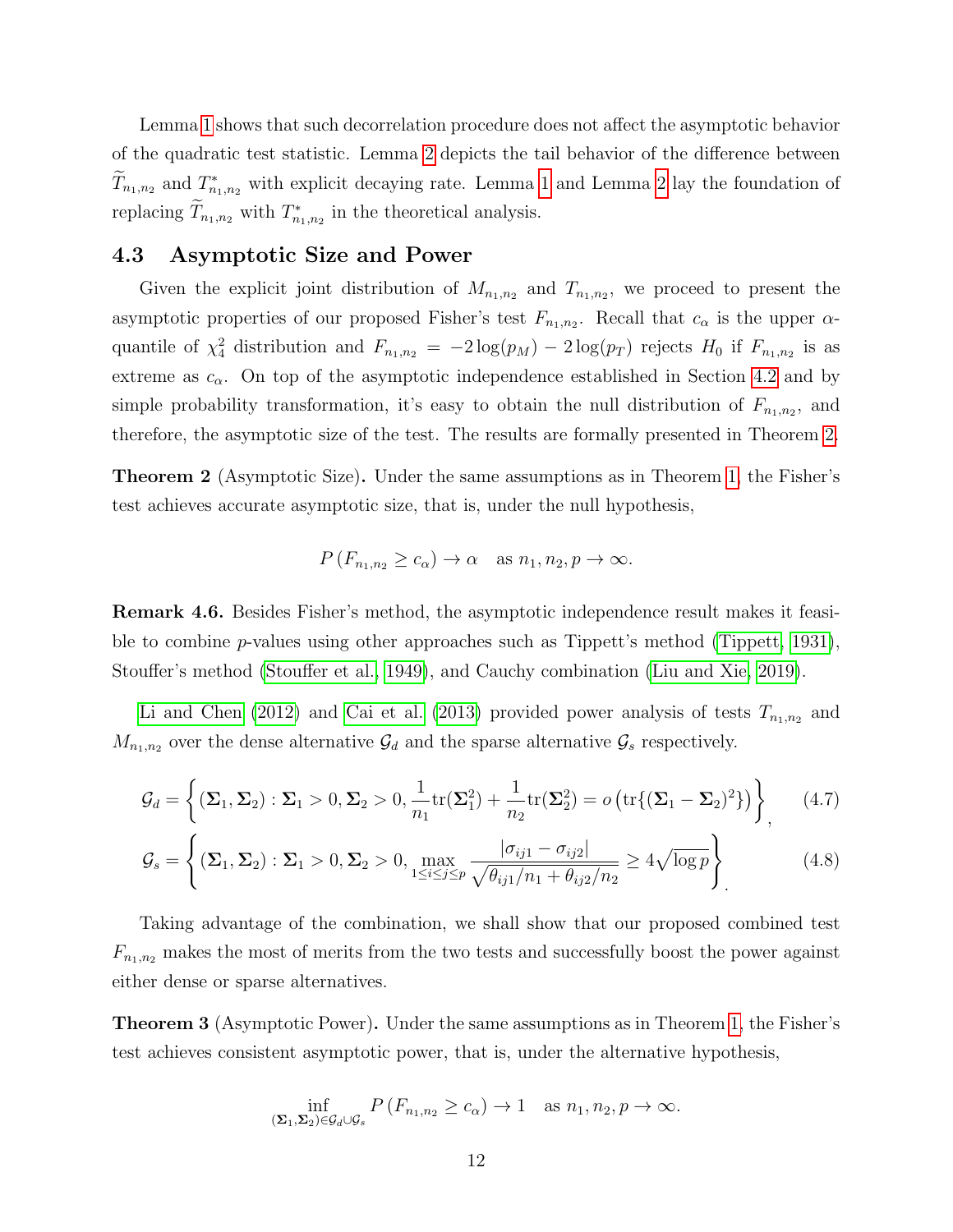Remark 4.7. (Bahadur Efficiency) As discusses in [Littell and Folks](#page-22-7) [\(1971,](#page-22-7) [1973\)](#page-22-8), among all approaches of combining independent tests, Fisher's method delivers the largest exact Bahadur slope, indicating the fastest decay rate of the p-values. Therefore, Fisher's test is asymptotically optimal in terms of Bahadur relative efficiency.

### <span id="page-12-0"></span>5 Simulation Studies

This section examines the finite-sample performance of our Fisher's combined probability test, compared to the tests proposed by [Cai et al.](#page-20-3) [\(2013\)](#page-20-3) (refer as the CLX test in the following context) and [Li and Chen](#page-22-2) [\(2012\)](#page-22-2) (refer as the LC test). We generate  $\{X_1, \dots, X_{n_1}\}\$ *i.i.d.* from  $N_p(\mathbf{0}, \mathbf{\Sigma}_1)$  and  $\{Y_1, \cdots, Y_{n_2}\}$  *i.i.d.* from  $N_p(\mathbf{0}, \mathbf{\Sigma}_2)$ . The sample sizes are taken to be  $n_1 = n_2 = N$  with  $N = 100$  and 200, while the dimension p varies over the values 100, 200, 500, 800 and 1000. For each simulation setting, the average number of rejections are reported based on 1000 replications. The significance level is set to be 0.05 for all the tests.

Under the null hypothesis  $H_0$ , we set  $\Sigma_1 = \Sigma_2 = \Sigma^{*(i)}$ ,  $i = 1, \dots, 5$ , and consider the following five models to evaluate the testing size.

(i)  $\Sigma^{*(1)} = I_p$ .

(ii) 
$$
\Sigma^{*(2)} = (\Omega^{*(2)})^{-1}
$$
, where  $\omega_{ij}^{*(2)} = 0.5^{|i-j|}$ .

- (iii)  $\Sigma^{*(3)}$  is a block diagnoal matrix given by each block being  $0.5I_5 + 0.5I_5I'_5$ .
- (iv)  $\Sigma^{*(4)} = {\sigma_{ij}^{*(4)}}_{p \times p}, \sigma_{ij}^{*(4)} = (-1)^{i+j} 0.4^{|i-j|^{1/10}}.$
- (v)  $\Sigma^{*(5)} = (\Sigma^{(5)} + \delta I)/(1 + \delta)$ , where  $\sigma_{ii}^{(5)} = 1$ ,  $\sigma_{ij}^{(5)} = 0.5 * Bernoulli(1, 0.05)$  for  $i < j$ and  $\sigma_{ij}^{(5)} = \sigma_{ji}^{(5)}$ ,  $\delta = |\lambda_{\min}(\mathbf{\Sigma}^{(5)})| + 0.05$ .

Model (i) is the most commonly used multivariate standard normal distribution. Model (ii) and Model (iii) are the cases when the true covariance matrices have certain banded-type and block-type sparsity. Model (iv) was first proposed by [Srivastava and Yanagihara](#page-23-1) [\(2010\)](#page-23-1) and further studied in [Cai et al.](#page-20-3) [\(2013\)](#page-20-3). Model (v) is also a sparse matrix yet without any specific sparsity pattern.

To evaluate the power of the tests, we consider the scenarios when the differences of the two covariance matrices satisfy certain structure. There are two types of alternatives we desire to look into: the sparse alternative  $H_s$  and the dense alternative  $H_d$ .

Generally speaking, the sparse alternative shares commonality among different models. Let U denote the difference between  $\Sigma_2$  and  $\Sigma_1$ , i.e.  $U = \Sigma_2 - \Sigma_1$ . Inspired by [Cai](#page-20-3)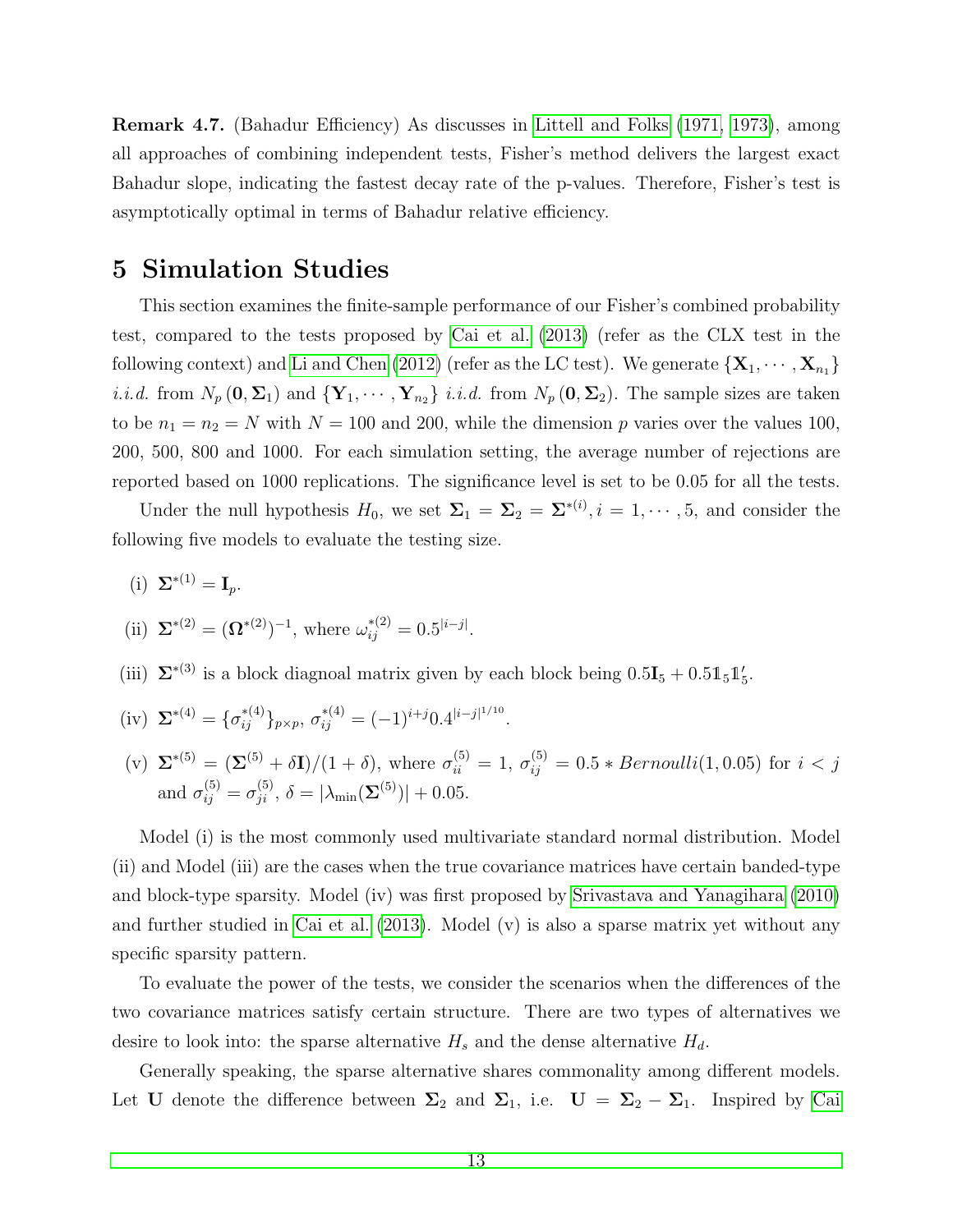[et al.](#page-20-3) [\(2013\)](#page-20-3), we consider the situation when U is a symmetric sparse matrix with eight random nonzero entries. The locations of four nonzero entries are randomly selected from the upper triangle of U, each with a magnitude of  $\text{Unif}(0,4) \times \max_{1 \leq j \leq p} \sigma_{jj}^*$ . The other four are determined by symmetry. Then we generate samples from these covariance pairs  $\left(\mathbf{\Sigma}_1^{(i)}\right)$  $_1^{\left( i\right) },\mathbf{\Sigma }_{2}^{\left( i\right) }$  $\binom{i}{2}$ ,  $i = 1, \dots, 5$ , in order to evaluate the power of the tests against sparse alternative, where  $\Sigma_1^{(i)} = \Sigma^{*(i)} + \delta \mathbf{I}$  and  $\Sigma_2^{(i)} = \Sigma^{*(i)} + \delta \mathbf{I} + \mathbf{U}$ , with  $\delta = |\min\{\lambda_{\min}(\Sigma^{*(i)} + \mathbf{U}), \lambda_{\min}(\Sigma^{*(i)})\}| + 0.05$ .

In terms of the dense alternative setting, since the five models differ a lot from each other, we shall discuss their corresponding alternative settings separately afterwards. To begin with, we shall take a look at the simplest case in Model (i). We consider its dense alternative to be the AR(1) model with parameter  $\rho = 0.2$  and 0.3, denoted by  $\Sigma_o^{AR}$  $_{\rho}^{AR}$ . In another word, we generate the copies of  $X$  from the p-dimensional standard normal while copies of Y from  $N_p\left(\mathbf{0}, \mathbf{\Sigma}_{\rho}^{AR}\right)$  $_{\rho}^{AR}$ ). We follow the same alternative hypothesis as in [Srivastava](#page-23-1) [and Yanagihara](#page-23-1) [\(2010\)](#page-23-1) for Model (iv), which is  $\sigma_{ij}^{(4)} = (-1)^{i+j} 0.6^{|i-j|^{1/10}}$ , whereas we use the identity matrix  $\mathbf{I}_p$  for Models (ii), (iii) and (v).

<span id="page-13-0"></span>

| $\mathbf n$ | p           | 100  | 200  | 500          | 800     | 1000 | 100                            | 200   | 500     | 800   | 1000  |  |
|-------------|-------------|------|------|--------------|---------|------|--------------------------------|-------|---------|-------|-------|--|
|             | Size        |      |      |              |         |      | Power under sparse alternative |       |         |       |       |  |
|             | Proposed    | 5.6  | 5.0  | 5.0          | 5.2     | 5.6  | 98.0                           | 96.6  | 87.3    | 83.9  | 80.2  |  |
| 100         | <b>CLX</b>  | 4.3  | 5.2  | 4.5          | 4.4     | 4.5  | 98.5                           | 98.3  | 91.1    | 89.8  | 85.8  |  |
|             | $_{\rm LC}$ | 4.8  | 5.0  | 5.1          | 4.5     | 4.2  | 20.6                           | 11.2  | $5.9\,$ | 5.7   | 5.0   |  |
|             | Proposed    | 4.6  | 4.7  | 4.8          | 4.9     | 4.3  | 100.0                          | 100.0 | 100.0   | 100.0 | 100.0 |  |
| 200         | <b>CLX</b>  | 3.6  | 4.2  | 4.5          | $5.5\,$ | 5.0  | 100.0                          | 100.0 | 100.0   | 100.0 | 100.0 |  |
|             | LC          | 5.4  | 3.2  | 4.6          | 4.8     | 5.3  | 50.5                           | 22.2  | 8.0     | 7.6   | 7.3   |  |
|             |             |      |      |              |         |      | Power under dense alternative  |       |         |       |       |  |
|             |             |      |      | $\rho = 0.2$ |         |      | $\rho = 0.3$                   |       |         |       |       |  |
|             | Proposed    | 59.8 | 56.3 | 55.7         | 53.1    | 53.1 | 99.7                           | 99.8  | 99.7    | 100.0 | 99.9  |  |
| 100         |             |      |      |              |         |      |                                |       |         |       |       |  |
|             | <b>CLX</b>  | 13.9 | 8.9  | 8.1          | 6.9     | 6.6  | 51.5                           | 45.7  | 38.3    | 31.9  | 27.2  |  |
|             | LC          | 60.7 | 63.2 | 64.8         | 62.4    | 63.3 | 99.7                           | 99.8  | 100.0   | 99.9  | 99.8  |  |
|             | Proposed    | 98.6 | 99.3 | 99.3         | 98.8    | 98.9 | 100.0                          | 100.0 | 100.0   | 100.0 | 100.0 |  |
| 200         | CLX         | 46.5 | 40.1 | 30.9         | 28.0    | 25.3 | 99.8                           | 99.9  | 100.0   | 99.8  | 99.9  |  |

Table 1: Comparison of Empirical Size and Power (%) for Model (i)

Note: This table reports the frequencies of rejection by each method under the null and alternative hypotheses based on 1000 independent replications at the significance level 5%.

For each covariance model, we generate samples independently from  $N_p(\mathbf{0}, \mathbf{\Sigma}^{*(i)})$  to evalu-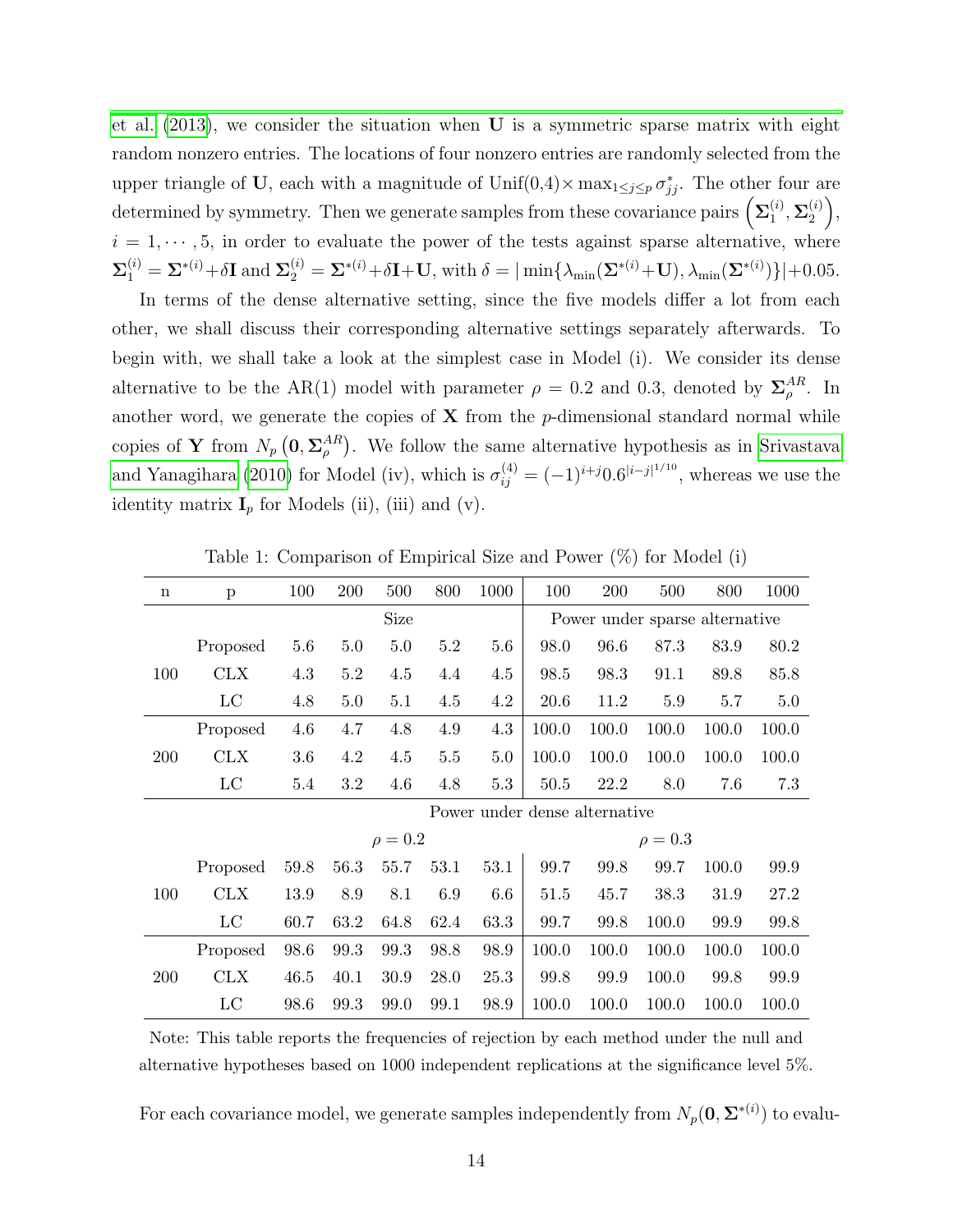ate the size, and use different covariance pairs described above to examine the power against dense and sparse alternatives. The empirical size and power are calculated based on 1,000 replications at significance level 5% and the results are reported in Tables [1,](#page-13-0) [2](#page-14-0) and [3.](#page-15-0)

<span id="page-14-0"></span>

|             | Model (ii)   |          |          |         |                                |          |                               |         | Model (iii) |         |          |
|-------------|--------------|----------|----------|---------|--------------------------------|----------|-------------------------------|---------|-------------|---------|----------|
| $\mathbf n$ | $\, {\bf p}$ | 100      | 200      | 500     | 800                            | 1000     | 100                           | 200     | 500         | 800     | 1000     |
|             |              | Size     |          |         |                                |          |                               |         |             |         |          |
|             | Proposed     | 4.9      | 5.5      | 4.2     | 5.6                            | 5.3      | 6.0                           | 6.1     | 4.8         | 4.9     | 3.9      |
| 100         | <b>CLX</b>   | 4.6      | 5.4      | 4.9     | $5.5\,$                        | 4.5      | 4.5                           | 4.4     | 5.1         | 4.6     | $4.0\,$  |
|             | LC           | 4.6      | $5.3\,$  | 3.8     | 4.5                            | 5.2      | $5.3\,$                       | 5.6     | 4.7         | 5.1     | 4.3      |
|             | Proposed     | 6.5      | 5.4      | 4.1     | 3.8                            | 4.3      | 6.3                           | $6.5\,$ | 4.8         | 4.1     | $4.9\,$  |
| 200         | <b>CLX</b>   | 4.5      | 4.3      | 5.8     | 4.0                            | 4.3      | 4.3                           | 6.5     | 4.1         | 3.8     | 4.8      |
|             | LC           | $5.8\,$  | 4.9      | 4.1     | 3.7                            | 5.1      | 5.6                           | 5.2     | 4.3         | 4.3     | 4.8      |
|             |              |          |          |         | Power under sparse alternative |          |                               |         |             |         |          |
|             | Proposed     | 98.4     | 96.1     | 87.5    | 85.3                           | 79.8     | 98.1                          | 95.7    | 88.1        | 82.3    | 81.3     |
| 100         | <b>CLX</b>   | 98.8     | 97.7     | 92.3    | 90.2                           | 85.9     | 98.7                          | 97.5    | 91.3        | 88.0    | 86.6     |
|             | $_{\rm LC}$  | $19.7\,$ | 11.4     | $6.8\,$ | $5.8\,$                        | $5.7\,$  | 20.0                          | 11.6    | 6.6         | $5.4\,$ | $5.3\,$  |
|             | Proposed     | 100.0    | 100.0    | 100.0   | 100.0                          | 100.0    | 100.0                         | 100.0   | 100.0       | 100.0   | 100.0    |
| 200         | CLX          | 100.0    | 100.0    | 100.0   | 100.0                          | 100.0    | 100.0                         | 100.0   | 100.0       | 100.0   | 100.0    |
|             | LC           | 50.1     | 22.5     | 8.7     | $7.2\,$                        | 6.1      | 53.7                          | 23.0    | 10.1        | 6.9     | 6.0      |
|             |              |          |          |         |                                |          | Power under dense alternative |         |             |         |          |
|             | Proposed     | 85.7     | 83.0     | 84.7    | 83.7                           | 81.7     | 97.6                          | 98.0    | 97.6        | 96.3    | 98.2     |
| 100         | <b>CLX</b>   | 15.9     | 11.7     | 7.0     | 7.7                            | 6.2      | 36.0                          | 27.5    | 21.5        | 17.0    | 14.8     |
|             | LC           | 88.5     | 87.7     | 89.6    | 89.2                           | 89.8     | 97.9                          | 98.5    | 98.5        | 97.4    | $99.1\,$ |
|             | Proposed     | 100.0    | 100.0    | 100.0   | 100.0                          | 100.0    | 100.0                         | 100.0   | 100.0       | 100.0   | 100.0    |
| 200         | <b>CLX</b>   | 59.6     | $50.4\,$ | 37.5    | 33.7                           | $31.1\,$ | 90.7                          | 91.8    | 87.7        | 86.1    | 83.6     |
|             | LC           | 100.0    | 100.0    | 100.0   | 100.0                          | 100.0    | 100.0                         | 100.0   | 100.0       | 100.0   | 100.0    |

Table 2: Comparison of Empirical Size and Power  $(\%)$  for Models (ii) and (iii)

Note: This table reports the frequencies of rejection by each method under the null and alternative hypotheses based on 1000 independent replications at the significance level 5%.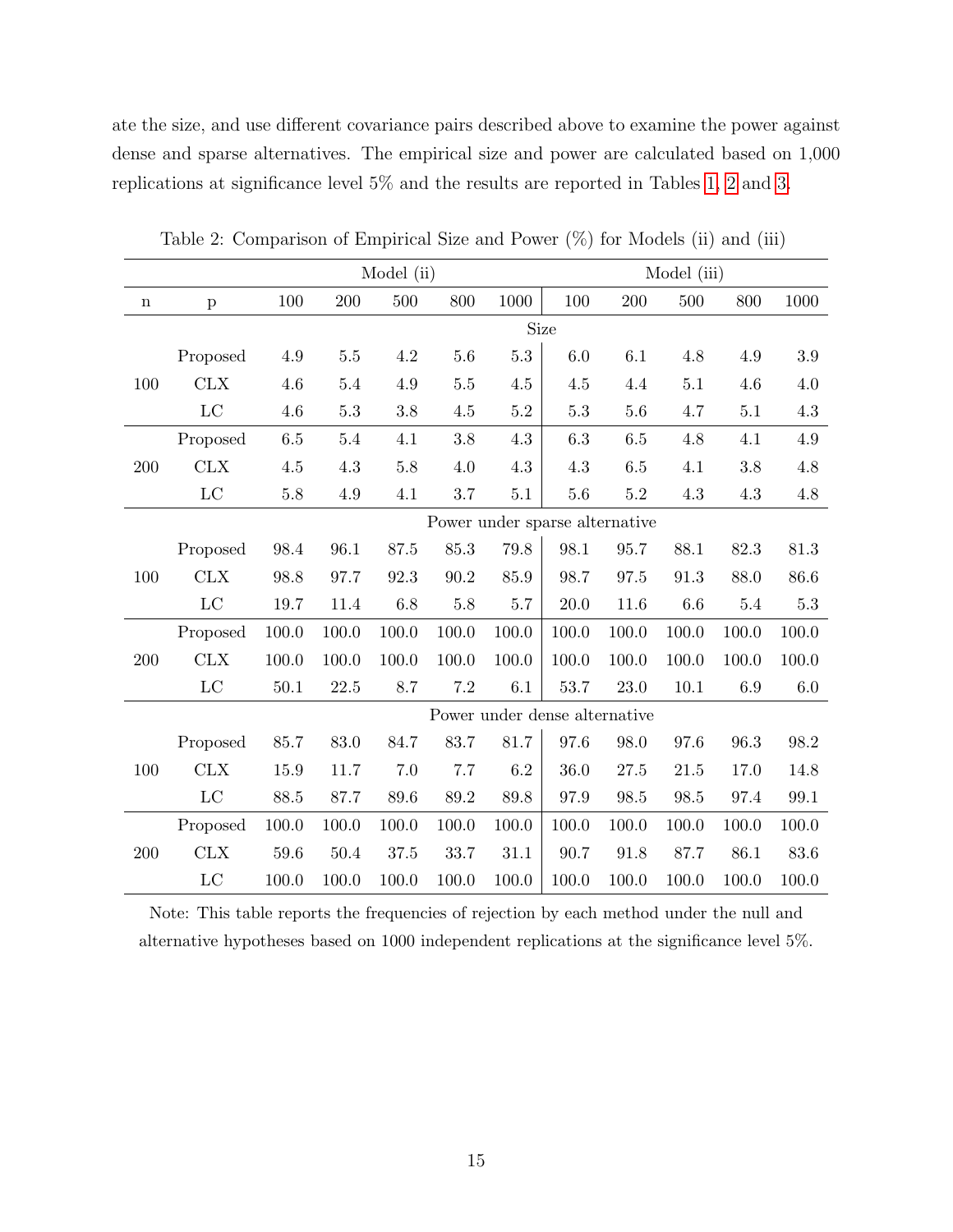|             | Model (iv)   |       |          |          |                                |          |                               |         | Model $(v)$ |          |       |
|-------------|--------------|-------|----------|----------|--------------------------------|----------|-------------------------------|---------|-------------|----------|-------|
| $\mathbf n$ | $\, {\bf p}$ | 100   | 200      | 500      | 800                            | 1000     | 100                           | 200     | 500         | 800      | 1000  |
|             |              |       |          |          |                                |          | Size                          |         |             |          |       |
|             | Proposed     | 9.8   | 9.5      | 10.4     | 9.6                            | 9.3      | 5.7                           | $5.2\,$ | 4.0         | 4.8      | 4.3   |
| 100         | <b>CLX</b>   | 4.1   | 4.1      | 3.8      | 4.2                            | 4.0      | 4.6                           | 4.9     | 4.6         | 4.9      | 4.2   |
|             | $_{\rm LC}$  | 9.5   | 9.3      | 10.7     | 10.3                           | 9.3      | 5.4                           | $5.2\,$ | 4.7         | 4.6      | 3.7   |
|             | Proposed     | 10.1  | 10.8     | 9.0      | 10.1                           | 8.2      | 6.3                           | 6.0     | 3.6         | 4.3      | 4.4   |
| 200         | <b>CLX</b>   | 3.2   | 4.5      | 3.0      | 3.4                            | 4.8      | 5.1                           | 4.0     | 3.7         | 4.6      | 4.3   |
|             | $_{\rm LC}$  | 8.8   | $10.6\,$ | 9.0      | 10.7                           | $8.2\,$  | 5.7                           | $5.2\,$ | 4.1         | 3.8      | 5.0   |
|             |              |       |          |          | Power under sparse alternative |          |                               |         |             |          |       |
|             | Proposed     | 97.6  | 96.4     | 88.1     | 84.8                           | $81.5\,$ | 99.9                          | 85.2    | 78.9        | $72.5\,$ | 86.7  |
| 100         | CLX          | 98.8  | 98.1     | 92.4     | 89.3                           | 86.5     | 100.0                         | 90.0    | 83.5        | 77.8     | 90.9  |
|             | $_{\rm LC}$  | 19.3  | 12.0     | $6.8\,$  | $5.9\,$                        | $5.0\,$  | 33.1                          | 11.3    | 6.9         | $5.2\,$  | 4.6   |
|             | Proposed     | 100.0 | 100.0    | 100.0    | 100.0                          | 100.0    | 100.0                         | 100.0   | 100.0       | 100.0    | 100.0 |
| 200         | <b>CLX</b>   | 100.0 | 100.0    | 100.0    | 100.0                          | 100.0    | 100.0                         | 100.0   | 100.0       | 100.0    | 100.0 |
|             | $_{\rm LC}$  | 52.3  | 22.1     | 8.8      | $7.2\,$                        | 7.3      | 80.3                          | 20.4    | 8.0         | 8.6      | 6.9   |
|             |              |       |          |          |                                |          | Power under dense alternative |         |             |          |       |
|             | Proposed     | 84.1  | $89.7\,$ | $92.2\,$ | 95.5                           | 96.8     | 100.0                         | 100.0   | 100.0       | 100.0    | 100.0 |
| 100         | <b>CLX</b>   | 57.4  | 62.8     | 67.3     | 76.3                           | 76.4     | 34.9                          | 14.0    | 6.9         | 5.3      | 5.1   |
|             | LC           | 84.5  | 89.4     | 92.4     | 95.8                           | $96.5\,$ | 100.0                         | 100.0   | 100.0       | 100.0    | 100.0 |
|             | Proposed     | 98.9  | 98.7     | 99.8     | 99.9                           | 100.0    | 100.0                         | 100.0   | 100.0       | 100.0    | 100.0 |
| 200         | <b>CLX</b>   | 88.6  | 90.3     | 95.6     | 97.1                           | 98.0     | 94.2                          | 52.0    | 12.8        | 8.8      | 6.9   |
|             | LC           | 99.1  | 98.9     | 99.9     | 99.8                           | 100.0    | 100.0                         | 100.0   | 100.0       | 100.0    | 100.0 |

<span id="page-15-0"></span>Table 3: Comparison of Empirical Size and Power (%) Comparisons for Models (iv) and (v)

Note: This table reports the frequencies of rejection by each method under the null and alternative hypotheses based on 1000 independent replications at the significance level 5%.

The size and power comparisons from Tables [1,](#page-13-0) [2](#page-14-0) and [3](#page-15-0) give us some intriguing findings:

- (1) Under  $H_0$ , the sizes of all three tests are well retained close to the nominal level 0.05, except for Model (iv), in which both the LC test and our proposed test suffer from the size distortion, because of the violation of the test assumptions on covariance matrices.
- (2) As can be seen from Model (i), the CLX test is demonstrated to be powerful under the sparse alternative  $H_s$ , however, its performance is not satisfactory under the dense alternative. Even though in Models (ii)-(iv), the CLX test still has competitive powers, it fails with a decaying power as dimension grows in Model (v).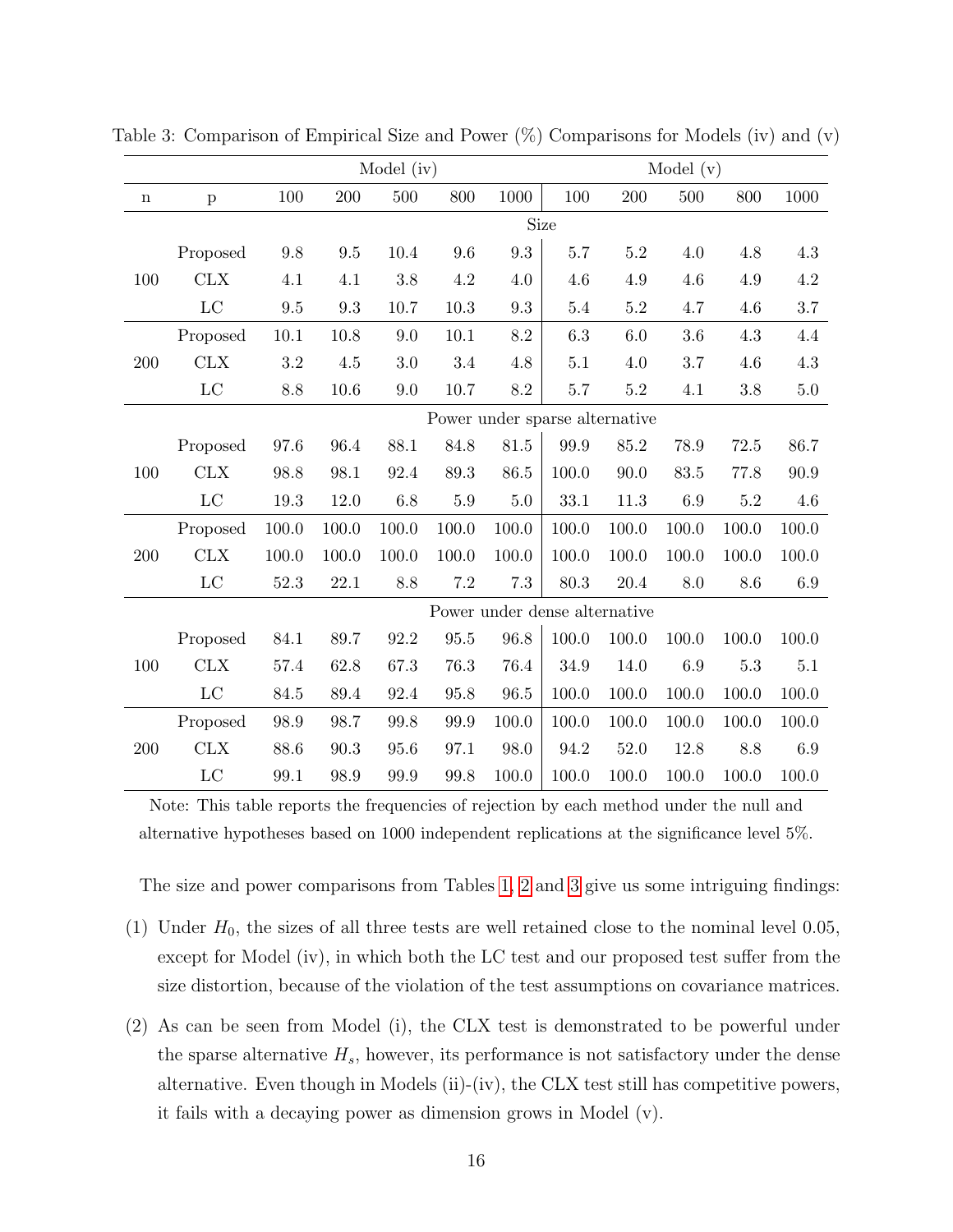- (3) In the meantime, the LC test remains a high power under the dense alternative  $H_d$ , whereas performs poorly against the sparse alternative with a tendency of decaying as dimension p grows large.
- (4) In comparison, our proposed Fisher's combined test exhibits competent results. Our proposed test performs as good as the CLX test under the sparse alternative, together with the comparable performance to the LC test when against the dense alternative.

In a summary, based on the simulation results in this section, we are able to say that the proposed Fisher test boost the power tremendously against more general alternatives, in the meanwhile, retaining the desired nominal significance level.

# 6 Application to Gene-Set Testing

We further demonstrate the power of our proposed test by applying the test to identify those sets of genes which potentially have significant differences in covariance matrices across different types of tumors. In biology, each gene does not work individually, but rather tends to function as groups to achieve complex biological tasks. Sets of genes are interpreted by Gene Ontology (GO) terms making use of the Gene Ontology system, in which genes are assigned to a set of predefined bins depending on their functional characteristics. The Gene Ontology covers three domains: biological process (BP), cellular component (CC) and molecular function (MF).

We consider the Acute Lymphoblastic Leukemia(ALL) data from the Ritz Laboratory at the Dana-Farber Cancer Institute (DFCI). The latest data is accessible at the ALL package (version 1.24.0) on [Bioconductor](https://www.bioconductor.org/) website, including the original version published by [Chiaretti et al.](#page-20-6) [\(2004\)](#page-20-6). The ALL dataset consists of microarrays expression measures of 12,625 probes on Affymetrix chip series HG-U95Av2 for 128 different individuals with acute lymphoblastic leukemia, which is a type of blood cancer in that bone marrow affects white blood cells. Based on the type of lymphocyte that the leukemia cells come from, the disease is classified into subgroups of T-cell ALL and B-cell ALL. In our study, we focus on a subset of the ALL data of 79 patients with the B-cell ALL. We are interested in two types of B-cell tumors: BCR/ABL and NEG, with sample sizes being 37 and 42 respectively.

Let us consider K gene sets  $S_1, \dots, S_K$ , and  $\Sigma_{1S_k}$  and  $\Sigma_{2S_k}$  be the covariance matrices of two types of tumors respectively. The null hypotheses we are interested are

$$
H_{0, category}: \Sigma_{1S_k} = \Sigma_{2S_k}, \quad k = 1, \cdots, K
$$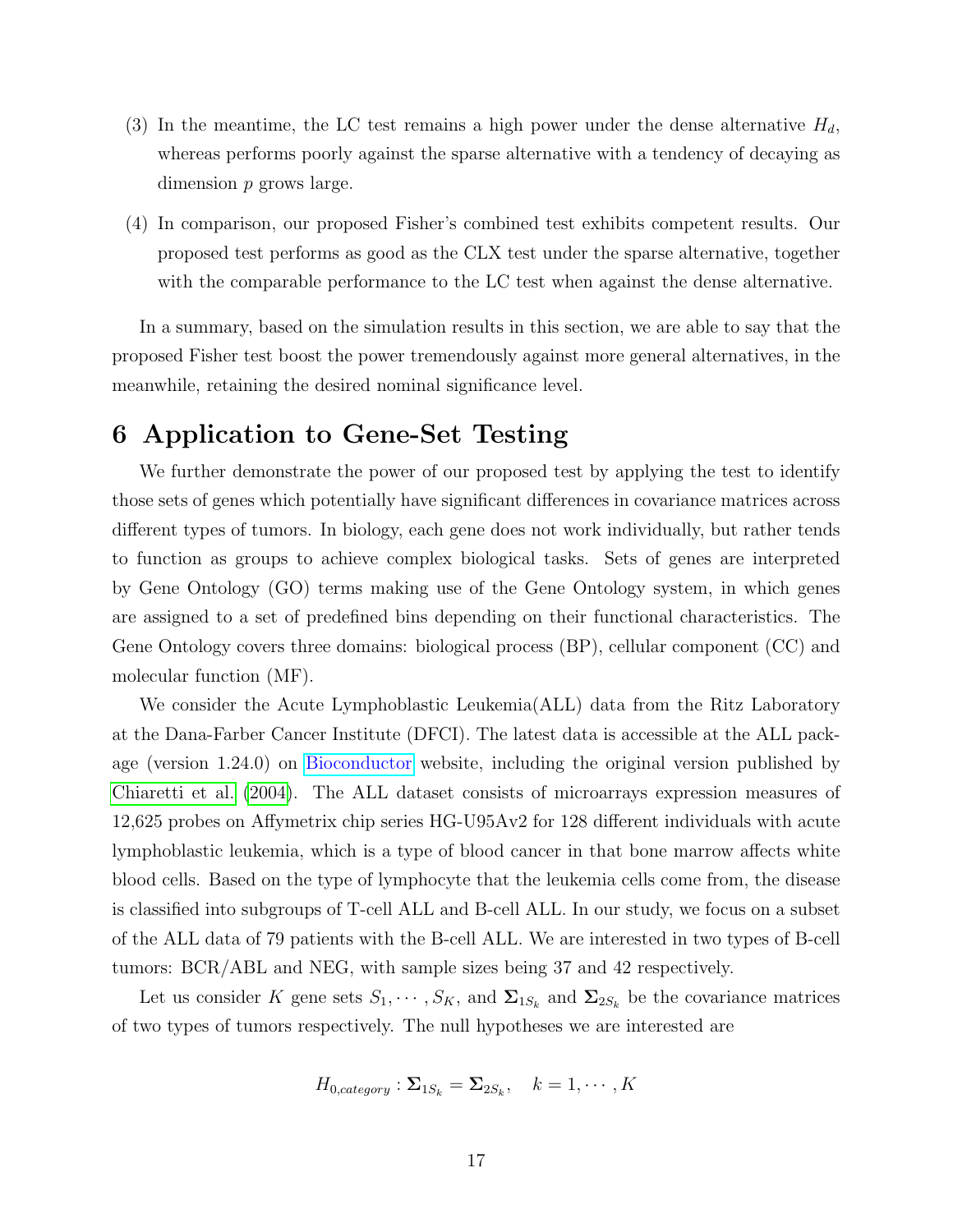where category  $\in \{BP, CC, MF\}$  because we classify the gene sets into three different GO categories and shall test each GO category separately.

To control the computational costs, we first perform a pre-screening procedure following the same criteria as in [Dudoit et al.](#page-20-4) [\(2008\)](#page-20-4) by choosing those probes that satisfy (i) the fluorescence intensities greater than 100 (absolute scale) for at least 25% of the 79 cell samples; (ii) the interquartile range  $(IQR)$  of the fluorescence intensities for the 79 cell samples greater than 0.5 (log base 2 scale). The preliminary gene-filtering retains 2,391 probes. After that we then identify those GO terms annotating at least 10 of the 2,391 filtered probes, which gives us 1849 unique GO terms in BP category, 306 in CC and 324 in MF for further analysis. Table [4](#page-17-0) and Figure [1](#page-17-1) summarize the dimension of gene-sets contained in each category.

Table 4: Summary of the Dimension of Gene-sets for Three GO Categories

<span id="page-17-0"></span>

| GO Category | Total number   Min 1st-Quantile Median 3rd-Quantile Max |    |    |    |      |
|-------------|---------------------------------------------------------|----|----|----|------|
| BP          | 1849                                                    | 10 |    | 62 | 2153 |
| $\rm CC$    | 306                                                     | 10 | 32 | 85 | 2181 |
| МF          | 324                                                     |    | 26 | 68 | 2148 |

<span id="page-17-1"></span>

Figure 1: Histograms of the Dimension of Gene-sets for Three GO Categories

We first take a look at the performance of the CLX test and the LC test. Figure [2](#page-18-0) displays boxplots of both test statistics. It can be observed that test statistics have quite different magnitudes, indicating difficulty in the approach of weighted summation combination of the two statistics.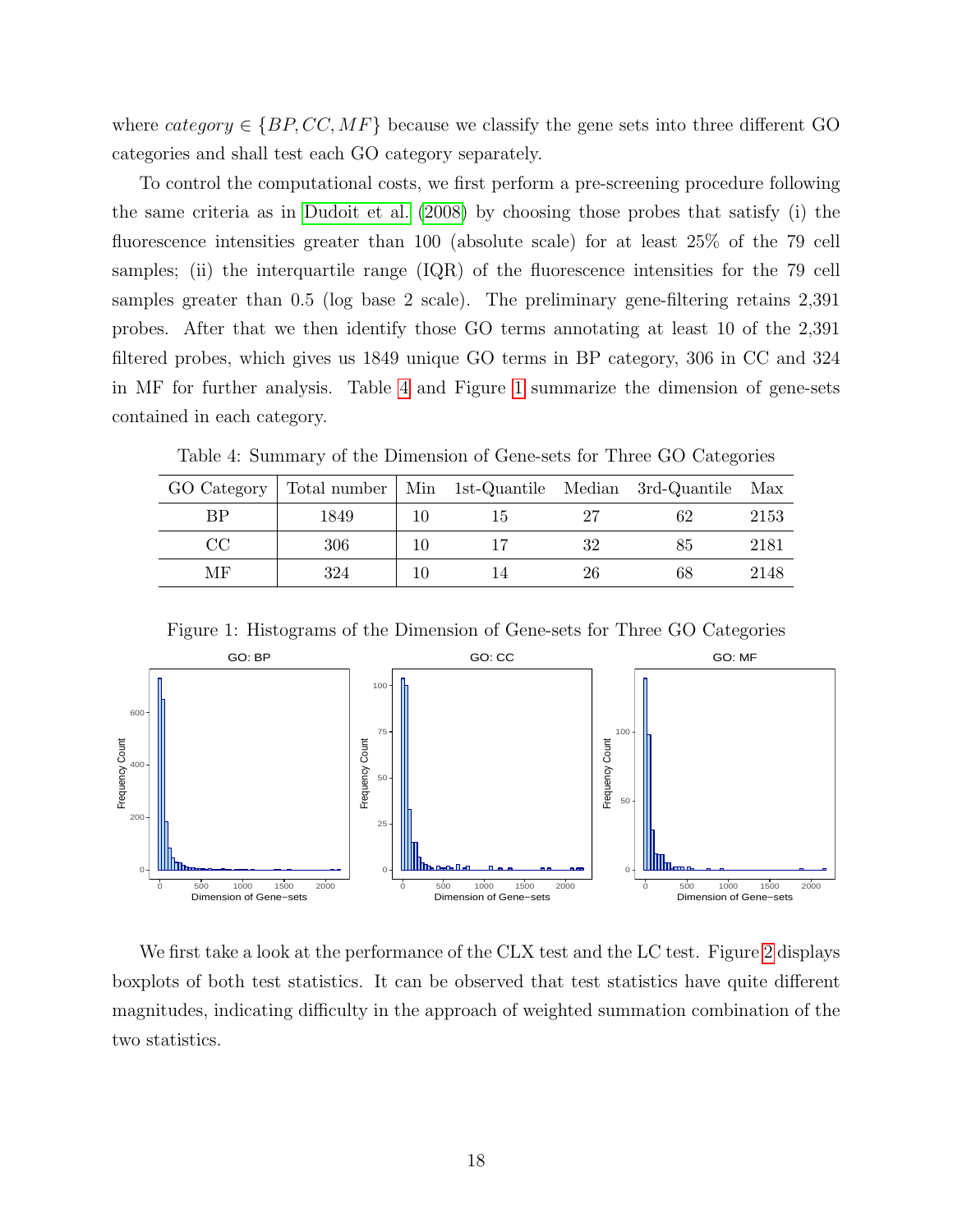

<span id="page-18-0"></span>Figure 2: Boxplots of the LC and CLX Test Statistics for Three GO Categories

We then apply our proposed Fisher's method to test the hypothesis, together with comparisons to the CLX and LC tests. We also compare our test with the natural Bonferroni combination. The test outcomes are reported in Table [5,](#page-18-1) with nominal level  $\alpha = 0.05$  for each test. Furthermore, in order to control the false discovery rate (FDR), we apply the Benjamini-Hochberg (BH) procedure [\(Benjamini and Hochberg, 1995\)](#page-20-7) to each GO category, and the results are listed in Table [6,](#page-18-2) with nominal level  $\alpha = 0.05$  for every category.

<span id="page-18-1"></span>

| GO Category | Total number | Number of Significant Gene-sets |     |                     |     |  |  |  |  |
|-------------|--------------|---------------------------------|-----|---------------------|-----|--|--|--|--|
|             | of Gene-sets | <b>CLX</b>                      | LC. | Bonferroni Proposed |     |  |  |  |  |
| ВP          | 1849         | 297                             | 505 | 451                 | 615 |  |  |  |  |
| CC          | 306          | 52                              | 111 | 96                  | 116 |  |  |  |  |
| MF          | 324          | 38                              | 78  |                     | 96  |  |  |  |  |

Table 5: Gene-Set Testing Results at the Nominal Level  $\alpha = 0.05$ 

Table 6: Gene-Set Testing Results with the FDR Control at  $\alpha = 0.05$ 

<span id="page-18-2"></span>

| GO Category | Total number | Number of Significant Gene-sets |     |                     |     |  |  |  |  |
|-------------|--------------|---------------------------------|-----|---------------------|-----|--|--|--|--|
|             | of Gene-sets | <b>CLX</b>                      | LC- | Bonferroni Proposed |     |  |  |  |  |
| ВP          | 1849         |                                 | 126 |                     | 254 |  |  |  |  |
| CC          | 306          |                                 | 55  | 24                  | DО  |  |  |  |  |
| MF          | 324          |                                 |     |                     | 26  |  |  |  |  |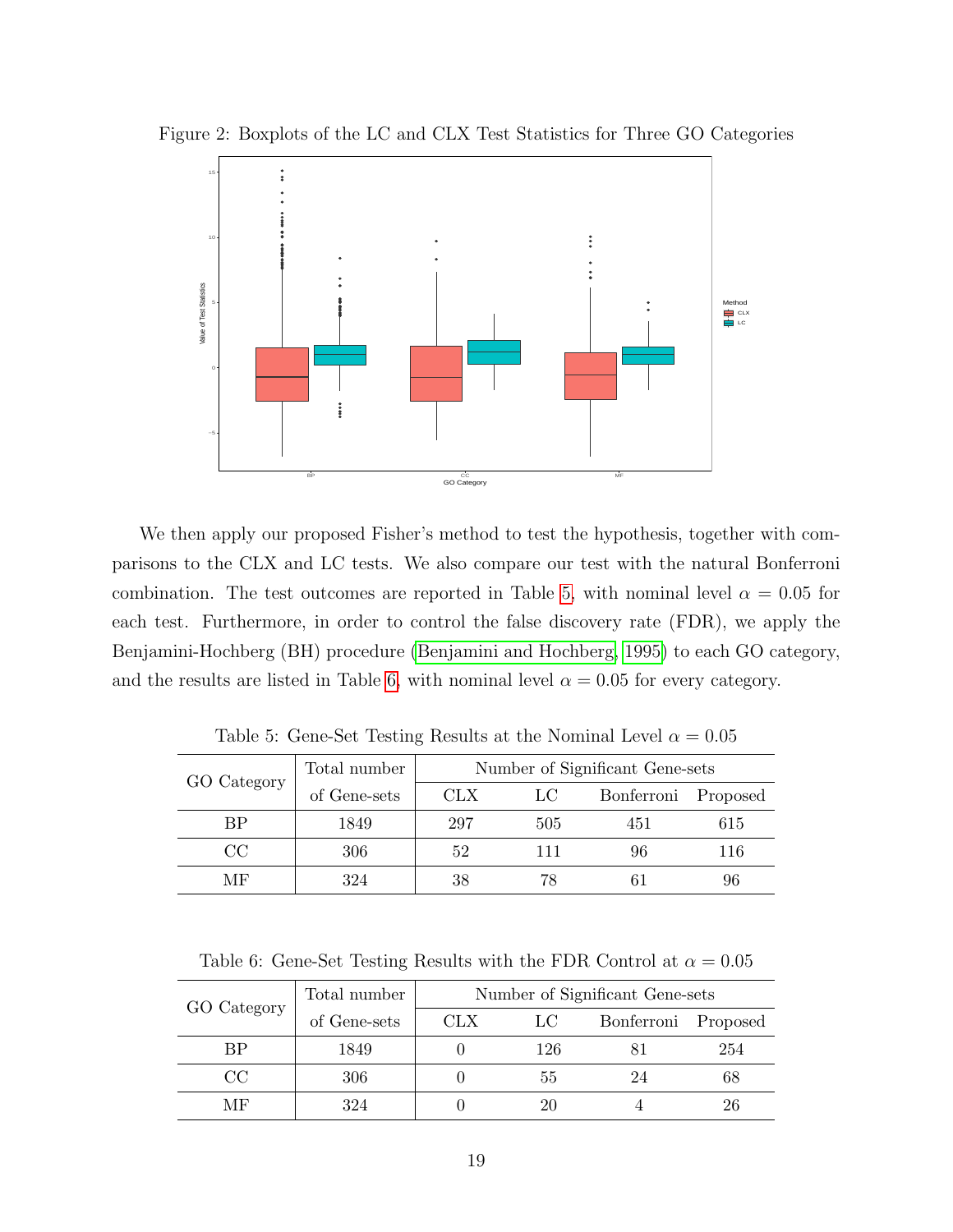As shown in Table [6,](#page-18-2) our proposed test identifies much more significant gene-sets than the other methods. The LC identifies a few while the Bonferroni test identifies fewer significant gene-sets than the LC test does. This illustrates that the Bonferroni test is relatively conservative, which is consistent with what we expect. Unfortunately, the CLX test fails to declare any significance after we control the FDR using BH procedure. This is possibly because the signals in the differences are not strong enough for the CLX test to detect.

Biological evidence supports that such improvement is quite meaningful and very helpful in cancer research. To clarify this, we further investigate those gene-sets that are not declared significant by the CLX and LC tests but are identified by our proposed Fisher test. Taking the GO term "GO:0005905" as an example, it refers to the clathrin-coated pit which functions in the cellular component (CC) gene ontology category. Protein evidence by [Ezkurdia et al.](#page-21-7) [\(2014\)](#page-21-7) confirms that the clathrin-coated pit works with several protein-coding genes, such as CLTCL1, PICALM, etc., that are closely related to human cancers. We also take a deep look at "GO:0035259", the glucocorticoid receptor binding, in the molecular function (MF) gene ontology category. Many genes contribute to this gene-set, among them, we pay special attention to STAT3, a protein-coding gene which plays an important role in the immune system by transmitting signals for the maturation of immune system cells, especially T-cells and B-cells. Researchers have observed that STAT3 gene mutations are highly correlated with cancers, especially blood cancers [\(Hodge et al., 2005;](#page-21-8) [Jerez et al., 2012;](#page-21-9) [Haapaniemi](#page-21-10) [et al., 2015;](#page-21-10) [Milner et al., 2015\)](#page-22-9). In a short summary, our proposed test incorporates the information from the CLX statistic, which successfully enhances the power over the LC test, even though the LC test itself may not declare any significance.

### 7 Conclusion

This paper studies the fundamental problem of testing high-dimensional covariance matrices. Unlike the existing quadratic form statistics, maximum form statistics, and their weighted combination, we provide a new perspective to exploit the full potential of quadratic form statistics and maximum form statistics. We propose a scale-invariant and computationally efficient power enhancement test based on Fisher's method to combine their respective p-values. Theoretically, after deriving their joint limiting null distribution, we prove that the proposed combination method retains the correct asymptotic size and boosts the power against more general alternatives. Numerically, we demonstrate the finite-sample properties in simulation studies and the practical relevance through an empirical study on gene-set testing problem.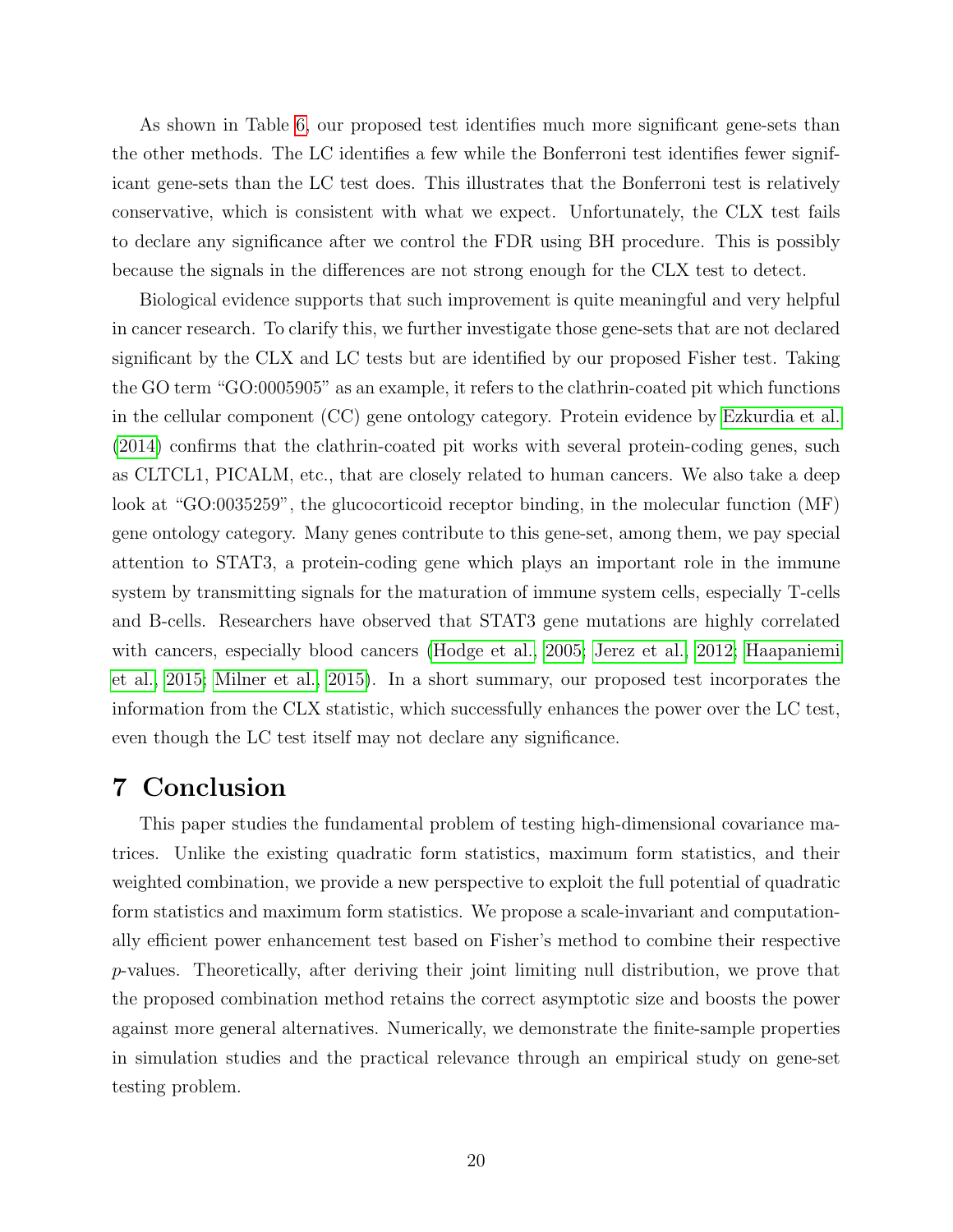It is still an open question to relax the Gaussian assumption when deriving the asymptotic joint distribution of quadratic form statistics and maximum form statistics in the two-sample covariance tests. There are several potential directions to relax the Gaussian assumption. For instance, we may use the semiparametric Gaussian copula distribution [\(Liu et al., 2012;](#page-22-10) [Xue](#page-23-5) [and Zou, 2012\)](#page-23-5) and study the nonparametric tests. Alternatively, we may use the Gaussian approximation theory to bridge this gap. We will leave this open question for future work.

# References

- <span id="page-20-0"></span>Anderson, T. (2003), An Introduction to Multivariate Statistical Analysis, Vol. 3, Wiley New York.
- <span id="page-20-5"></span>Arcones, M. A. and Gine, E. (1993), 'Limit theorems for U-processes', The Annals of Probability  $21(3)$ , 1494–1542.
- <span id="page-20-7"></span>Benjamini, Y. and Hochberg, Y. (1995), 'Controlling the false discovery rate: a practical and powerful approach to multiple testing', Journal of the Royal Statistical Society. Series B (*Methodological*) **57**(1), 289–300.
- <span id="page-20-3"></span>Cai, T., Liu, W. and Xia, Y. (2013), 'Two-sample covariance matrix testing and support recovery in high-dimensional and sparse settings', Journal of the American Statistical Association 108(501), 265–277.
- <span id="page-20-2"></span>Chang, J., Zhou, W., Zhou, W.-X. and Wang, L. (2017), 'Comparing large covariance matrices under weak conditions on the dependence structure and its application to gene clustering', *Biometrics*  $73(1)$ , 31–41.
- <span id="page-20-1"></span>Chen, S. X. and Qin, Y.-L. (2010), 'A two-sample test for high-dimensional data with applications to gene-set testing', The Annals of Statistics 38(2), 808–835.
- <span id="page-20-6"></span>Chiaretti, S., Li, X., Gentleman, R., Vitale, A., Vignetti, M., Mandelli, F., Ritz, J. and Foa, R. (2004), 'Gene expression profile of adult t-cell acute lymphocytic leukemia identifies distinct subsets of patients with different response to therapy and survival', Blood 103(7), 2771–2778.
- <span id="page-20-4"></span>Dudoit, S., Keles, S. and van der Laan, M. J. (2008), 'Multiple tests of association with biological annotation metadata', Probability and Statistics: Essays in Honor of David A. Freedman 2, 153–218.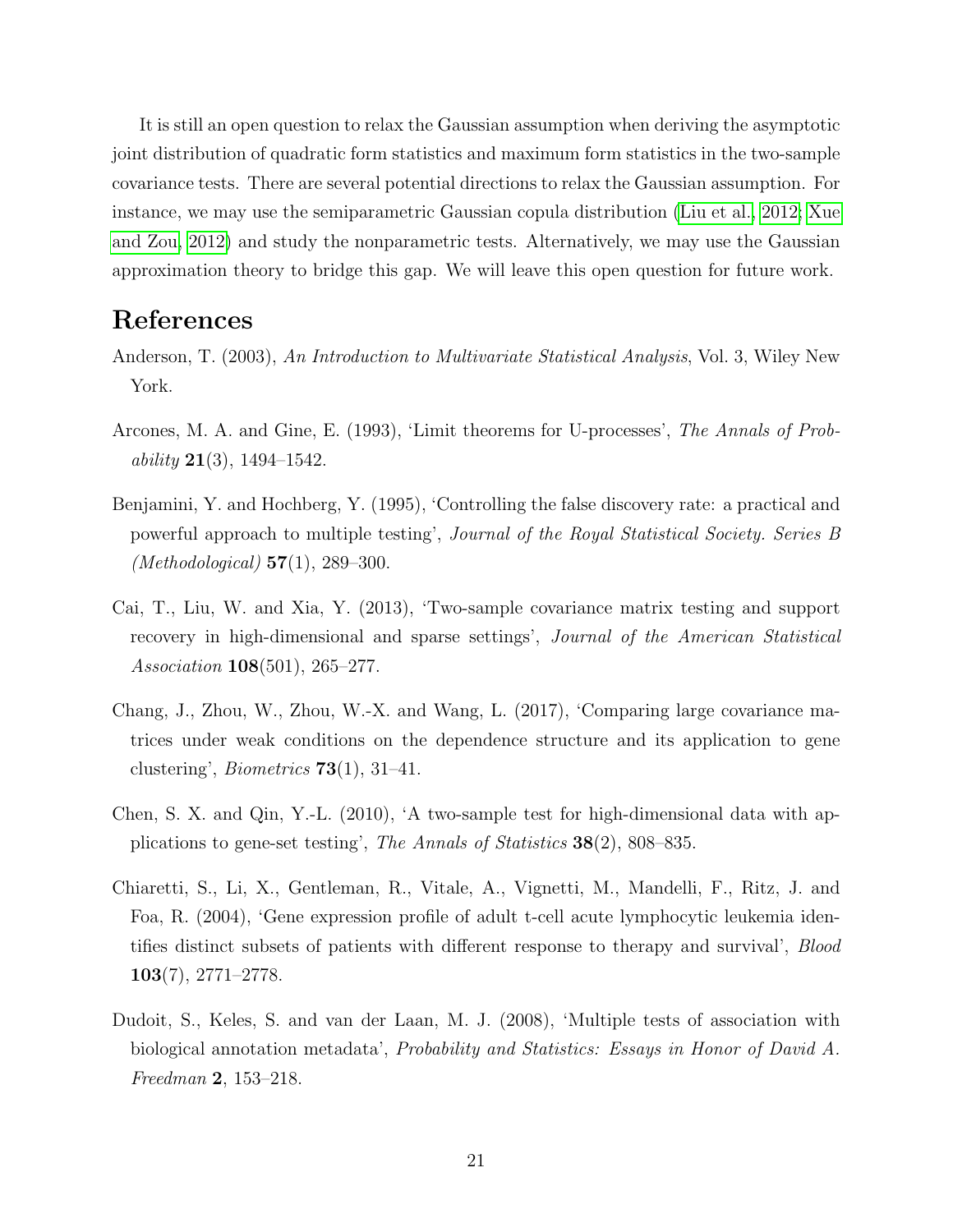- <span id="page-21-7"></span>Ezkurdia, I., Juan, D., Rodriguez, J. M., Frankish, A., Diekhans, M., Harrow, J., Vazquez, J., Valencia, A. and Tress, M. L. (2014), 'Multiple evidence strands suggest that there may be as few as 19,000 human protein-coding genes', Human Molecular Genetics 23(22), 5866– 5878.
- <span id="page-21-4"></span>Fan, J., Liao, Y. and Yao, J. (2015), 'Power enhancement in high-dimensional cross-sectional tests', Econometrica 83(4), 1497–1541.
- <span id="page-21-5"></span>Fisher, R. A. (1925), Statistical Methods for Research Workers, Vol. 1, Edinburgh by Oliver and Boyd.
- <span id="page-21-0"></span>Goldfarb, D. and Iyengar, G. (2003), 'Robust portfolio selection problems', Mathematics of Operations Research 28(1), 1–38.
- <span id="page-21-10"></span>Haapaniemi, E. M., Kaustio, M., Rajala, H. L., van Adrichem, A. J., Kainulainen, L., Glumoff, V., Doffinger, R., Kuusanmäki, H., Heiskanen-Kosma, T. and Trotta, L. (2015), 'Autoimmunity, hypogammaglobulinemia, lymphoproliferation, and mycobacterial disease in patients with activating mutations in STAT3', Blood 125(4), 639–648.
- <span id="page-21-1"></span>He, Y., Xu, G., Wu, C. and Pan, W. (2020), 'Asymptotically independent U-statistics in high-dimensional testing', The Annals of Statistics, to appear.
- <span id="page-21-6"></span>Hedges, L. V. and Olkin, I. (2014), Statistical Methods for Meta-Analysis, Academic Press.
- <span id="page-21-8"></span>Hodge, D. R., Hurt, E. M. and Farrar, W. L. (2005), 'The role of IL-6 and STAT3 in inflammation and cancer', European Journal of Cancer  $41(16)$ , 2502–2512.
- <span id="page-21-9"></span>Jerez, A., Clemente, M. J., Makishima, H., Koskela, H., LeBlanc, F., Ng, K. P., Olson, T., Przychodzen, B., Afable, M. and Gomez-Segui, I. (2012), 'STAT3 mutations unify the pathogenesis of chronic lymphoproliferative disorders of NK cells and T-cell large granular lymphocyte leukemia', Blood 120(15), 3048–3057.
- <span id="page-21-2"></span>Li, D. and Xue, L. (2015), 'Joint limiting laws for high-dimensional independence tests', arXiv preprint arXiv:1512.08819 .
- <span id="page-21-3"></span>Li, D., Xue, L. and Zou, H. (2018), 'Applications of peter hall's martingale limit theory to estimating and testing high dimensional covariance matrices', *Statistica Sinica*  $28(4)$ , 2657– 2670.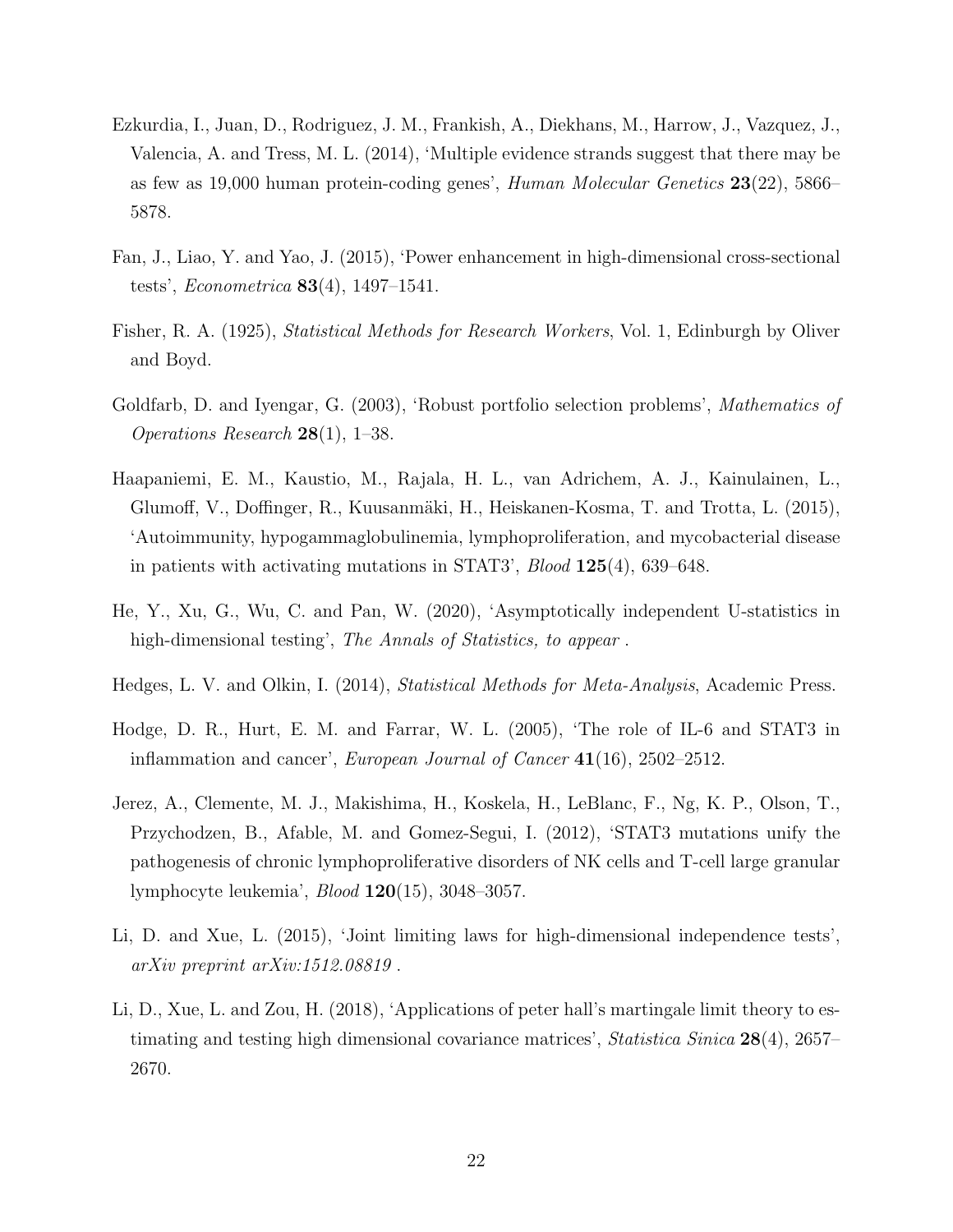- <span id="page-22-2"></span>Li, J. and Chen, S. X. (2012), 'Two sample tests for high-dimensional covariance matrices', The Annals of Statistics  $40(2)$ , 908-940.
- <span id="page-22-7"></span>Littell, R. C. and Folks, J. L. (1971), 'Asymptotic optimality of fisher's method of combining independent tests', Journal of the American Statistical Association 66(336), 802–806.
- <span id="page-22-8"></span>Littell, R. C. and Folks, J. L. (1973), 'Asymptotic optimality of fisher's method of combining independent tests II', Journal of the American Statistical Association 68(341), 193–194.
- <span id="page-22-10"></span>Liu, H., Han, F., Yuan, M., Lafferty, J., Wasserman, L. et al. (2012), 'High-dimensional semiparametric gaussian copula graphical models', The Annals of Statistics  $40(4)$ , 2293– 2326.
- <span id="page-22-3"></span>Liu, Y., Chen, S., Li, Z., Morrison, A. C., Boerwinkle, E. and Lin, X. (2019), 'Acat: A fast and powerful p value combination method for rare-variant analysis in sequencing studies', The American Journal of Human Genetics 104(3), 410–421.
- <span id="page-22-5"></span>Liu, Y. and Xie, J. (2019), 'Cauchy combination test: a powerful test with analytic p-value calculation under arbitrary dependency structures', Journal of the American Statistical Association pp. 1–29.
- <span id="page-22-9"></span>Milner, J. D., Vogel, T. P., Forbes, L., Ma, C. A., Stray-Pedersen, A., Niemela, J. E., Lyons, J. J., Engelhardt, K. R., Zhang, Y. and Topcagic, N. (2015), 'Early-onset lymphoproliferation and autoimmunity caused by germline STAT3 gain-of-function mutations', Blood  $125(4)$ , 591–599.
- <span id="page-22-0"></span>Perlman, M. D. (1980), 'Unbiasedness of the likelihood ratio tests for equality of several covariance matrices and equality of several multivariate normal populations', The Annals of Statistics 8(2), 247–263.
- <span id="page-22-4"></span>Ritchie, M. E., Phipson, B., Wu, D., Hu, Y., Law, C. W., Shi, W. and Smyth, G. K. (2015), 'limma powers differential expression analyses for RNA-sequencing and microarray studies', Nucleic Acids Research 43(7), e47–e47.
- <span id="page-22-1"></span>Schott, J. R. (2007), 'A test for the equality of covariance matrices when the dimension is large relative to the sample sizes', *Computational Statistics* & Data Analysis  $51(12)$ , 6535– 6542.
- <span id="page-22-6"></span>Shi, C., Song, R., Chen, Z. and Li, R. (2019), 'Linear hypothesis testing for high dimensional generalized linear models', The Annals of Statistics 47(5), 2671–2703.